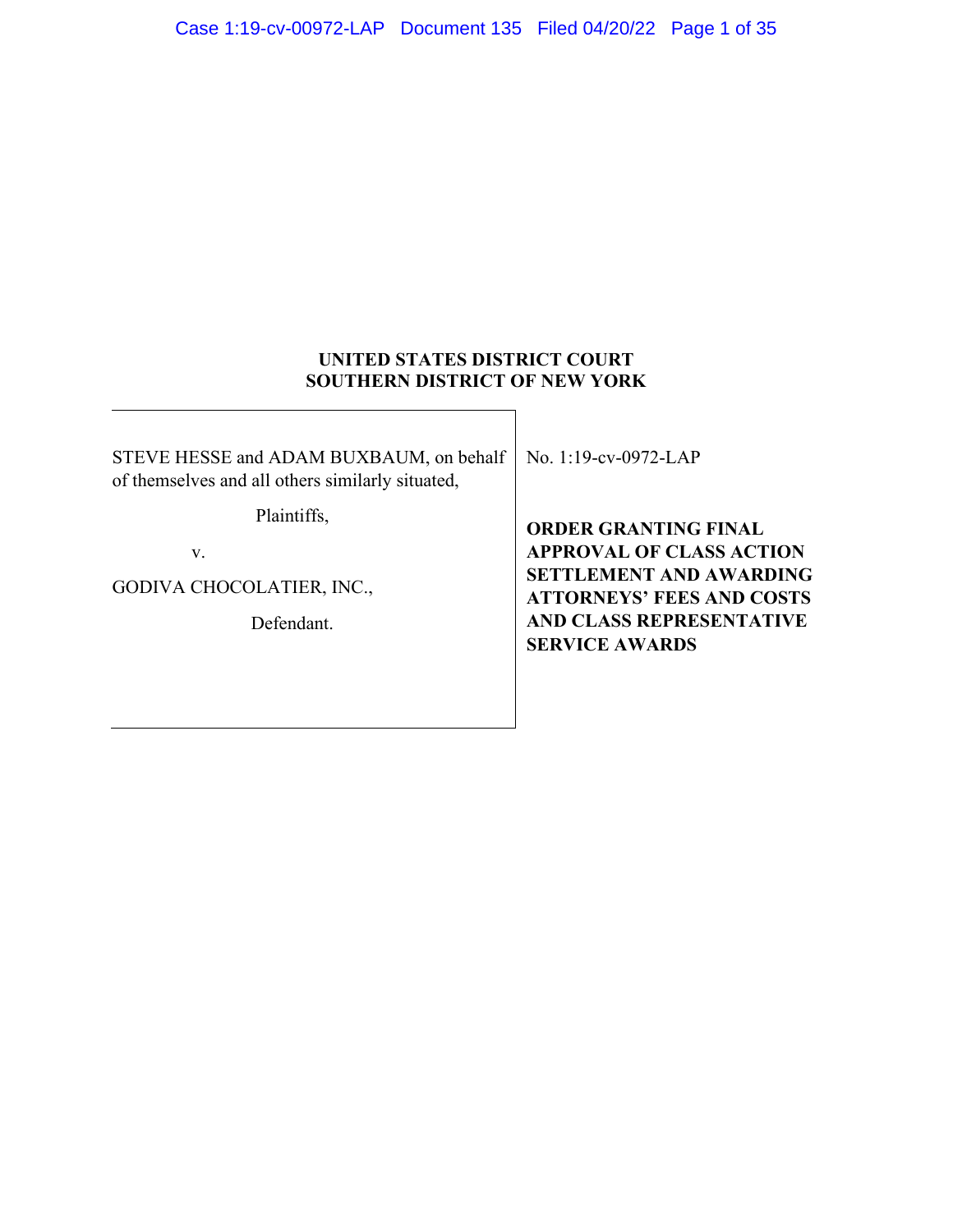## Case 1:19-cv-00972-LAP Document 135 Filed 04/20/22 Page 2 of 35

Plaintiffs Steve Hesse and Adam Buxbaum ("Plaintiffs") and Defendant Godiva Chocolatier, Inc. ("Defendant" or "Godiva") have entered into a Settlement Agreement, which, together with the exhibits attached thereto, sets forth the terms and conditions for a proposed settlement and dismissal of the Action with prejudice as to Godiva, upon the terms and conditions set forth therein (the "Settlement Agreement").

On October 26, 2021, the Court granted Plaintiffs' Motion for Preliminary Approval of Class Action Settlement, provisionally certifying the Settlement Class. ECF No. 72 ("Preliminary Approval Order").

Pursuant to the notice requirements set forth in the Settlement Agreement and in the Preliminary Approval Order, the Class was notified of the terms of the proposed Settlement, of the right of members of the Class to opt-out or exclude themselves, and of the right of members of the Class to be heard at a Final Approval Hearing to determine, *inter alia*, (a) whether the terms and conditions of the Settlement Agreement are fair, reasonable, and adequate for the release of the claims contemplated by the Settlement Agreement, and (b) whether judgment should be entered dismissing this Action with prejudice.

The Court has before it Plaintiffs' Motion for Final Approval of Class Action Settlement ("Motion for Final Approval") and Motion for Attorneys' Fees and Costs and Class Representative Service Awards ("Fee Application"). The Court has also received a letter from the State Attorneys General of Florida, Idaho, Maryland, New Jersey, Ohio, and Utah, expressing concerns with the Settlement (ECF No. 98), along with three Objections to the Settlement from Kristen Arntzen (ECF No. 73), Shiyang Huang (ECF No. 92), and Eli Lehrer (ECF No. 93).

After reviewing the motions; the memoranda of law, and evidence in support, the Settlement Agreement and exhibits thereto; all concerns, oppositions, and objections to the Motion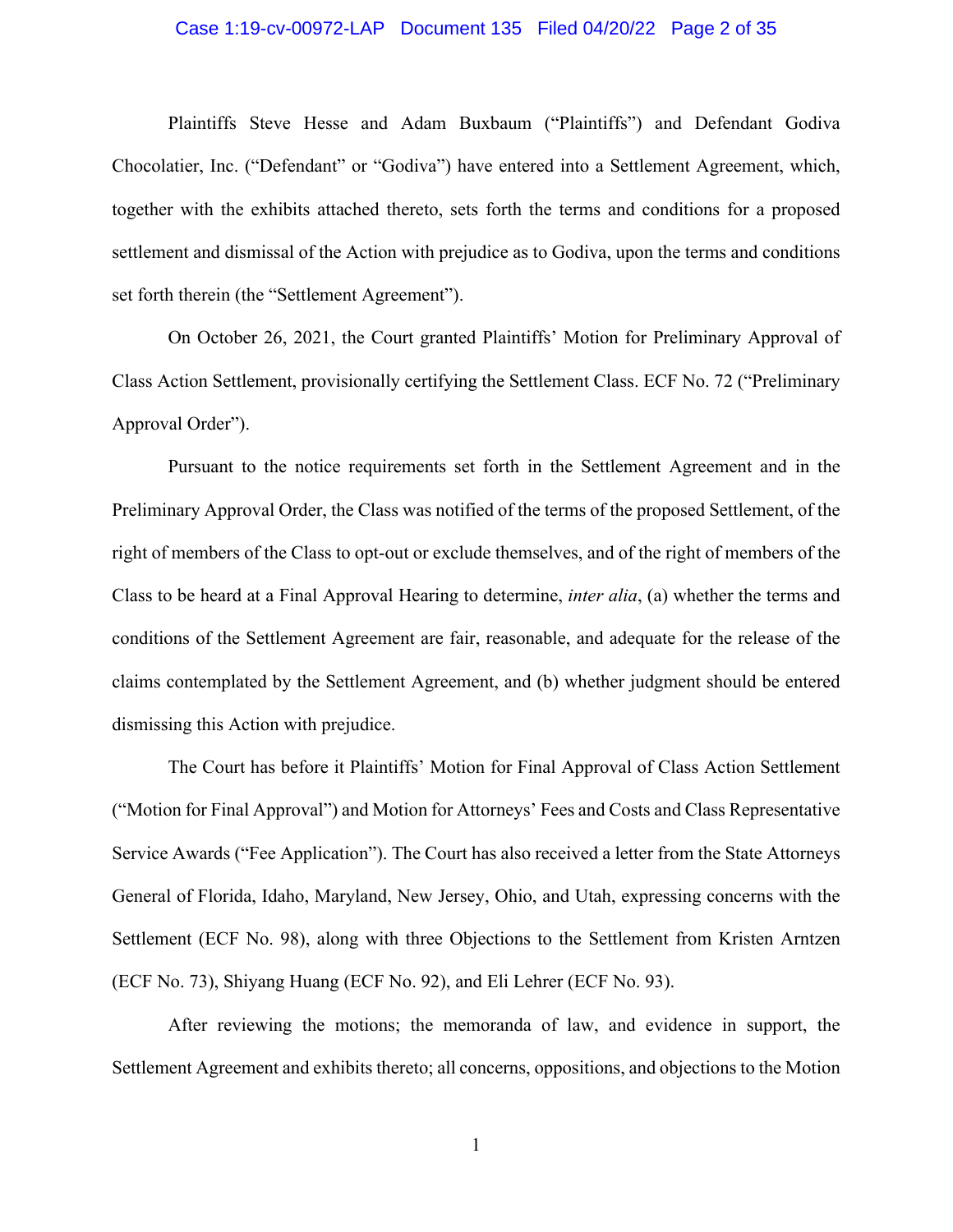## Case 1:19-cv-00972-LAP Document 135 Filed 04/20/22 Page 3 of 35

for Final Approval and the Fee Application; all supporting declarations from the Settlement Administrator; and the arguments and authorities presented by the Parties and their counsel at the Final Approval Hearing held on March 28, 2022, and the record in the Action, and good cause appearing,

## **IT IS HEREBY ORDERED, ADJUDGED AND DECREED AS FOLLOWS:**

1. Terms and phrases in this Order shall have the same meaning as ascribed to them in the Settlement Agreement, unless otherwise defined herein.

2. This Court has jurisdiction over the subject matter of the Action and over all Parties to the Action, including all Class Members.

#### **NOTICE TO THE CLASS WAS APPROPRIATE**

3. Notice of the settlement must comply with both the Due Process Clause and with Fed. R. Civ. P. 23(c)(e). Due process requires only that notice be "reasonably calculated, under all the circumstances, to apprise interested parties of the pendency of the action and afford them an opportunity to present their objections." *Mullane v. Cent. Hanover Bank & Trust Co.*, 339 U.S. 306, 314 (1950); *Weinberger v. Kendrick*, 698, F.2d 61, 70 (2d Cir. 1982) (requiring a "very general description[s] of the proposed settlement"). Rule 23 requires "best notice that is practicable under the circumstances, including individual notice to all members who can be identified through reasonable effort." Fed. R. Civ. P. 23(c)(2)(B); *see also* Fed. R. Civ. P. 23(e).

4. The notice provided to the Class pursuant to the Settlement Agreement and Preliminary Approval Order—including (i) repeated direct notice to the Class via email, (ii) the creation of the Settlement Website, and (iii) the dissemination of notice via publication and digital media notice—fully complied with the requirements of Fed. R. Civ. P. 23 and due process, was reasonably calculated under the circumstances to apprise the Class of the pendency of the Action,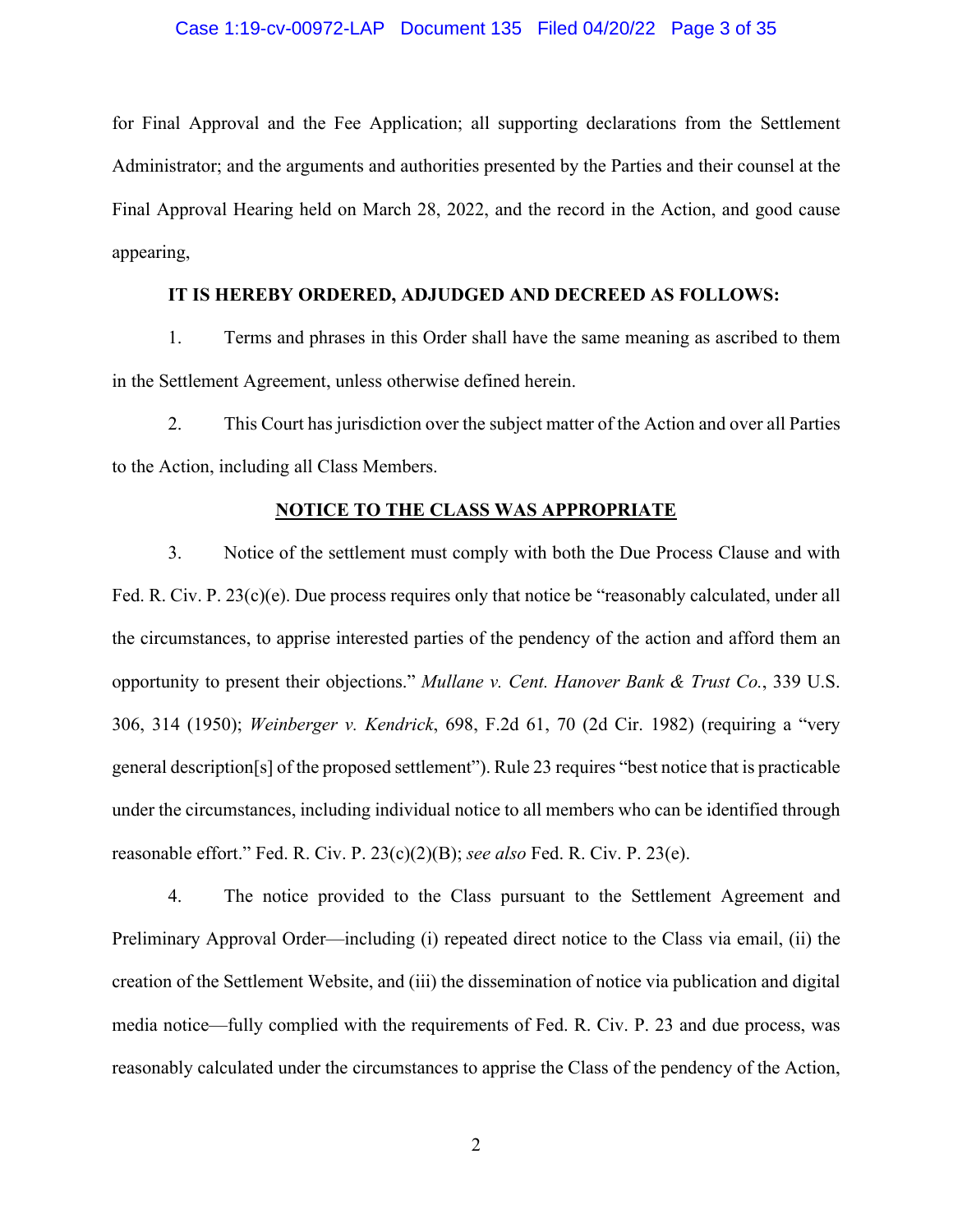## Case 1:19-cv-00972-LAP Document 135 Filed 04/20/22 Page 4 of 35

their right to object or exclude themselves from the Settlement Agreement, and their right to appear at the Final Approval Hearing. In particular, through a multi-media channel approach to notice, which employed direct notice, digital, social and mobile media, an estimated 82 percent of targeted Class Members were reached by the notice program, on average 2.8 times. Declaration of Jeanne C. Finegan ("Finegan Decl.") ¶33 (ECF No. 86). Godiva possessed email addresses for 8,235,538 potential class members. Finegan Decl. ¶ 17. Accordingly, Kroll Settlement Administration ("Kroll") emailed direct notice to each of these individuals, i.e., approximately 46% of the Class. It then sent another 7,692,027 reminder emails. *Id.* ¶ 20. In conjunction with this direct notice, Kroll implemented a state-of-the-art publication notice plan, which consisted of 35 million media impressions, including on Facebook and Instagram, and the creation of a settlement website and IVR phone support for Class Members to contact if they had any questions about the Settlement or the case. *Id.* ¶¶ 21-25.

5. The Parties properly and timely notified the appropriate government officials of the Settlement Agreement, pursuant to the Class Action Fairness Act of 2005 ("CAFA"), 28 U.S.C. § 1715. Finegan Decl. ¶ 25. More than ninety days have elapsed since Kroll Settlement Administration ("Kroll"), the Settlement Administrator, served notice pursuant to CAFA, rendering this Order on Final Approval appropriate under 28 U.S.C. § 1715(d).

6. Messrs. Huang and Lehrer and the State Attorneys General argue that notice was insufficient. The strongest critique argues that notice should have been posted on Godiva's website. While that is an additional method of notice, considering that Godiva has already sent out over 8.2 million emails, with approximately 7.7 million reminder emails, including emails from online sales on the website, requiring supplemental notice on the website would not, in the Court's view, meaningfully increase the claims rate.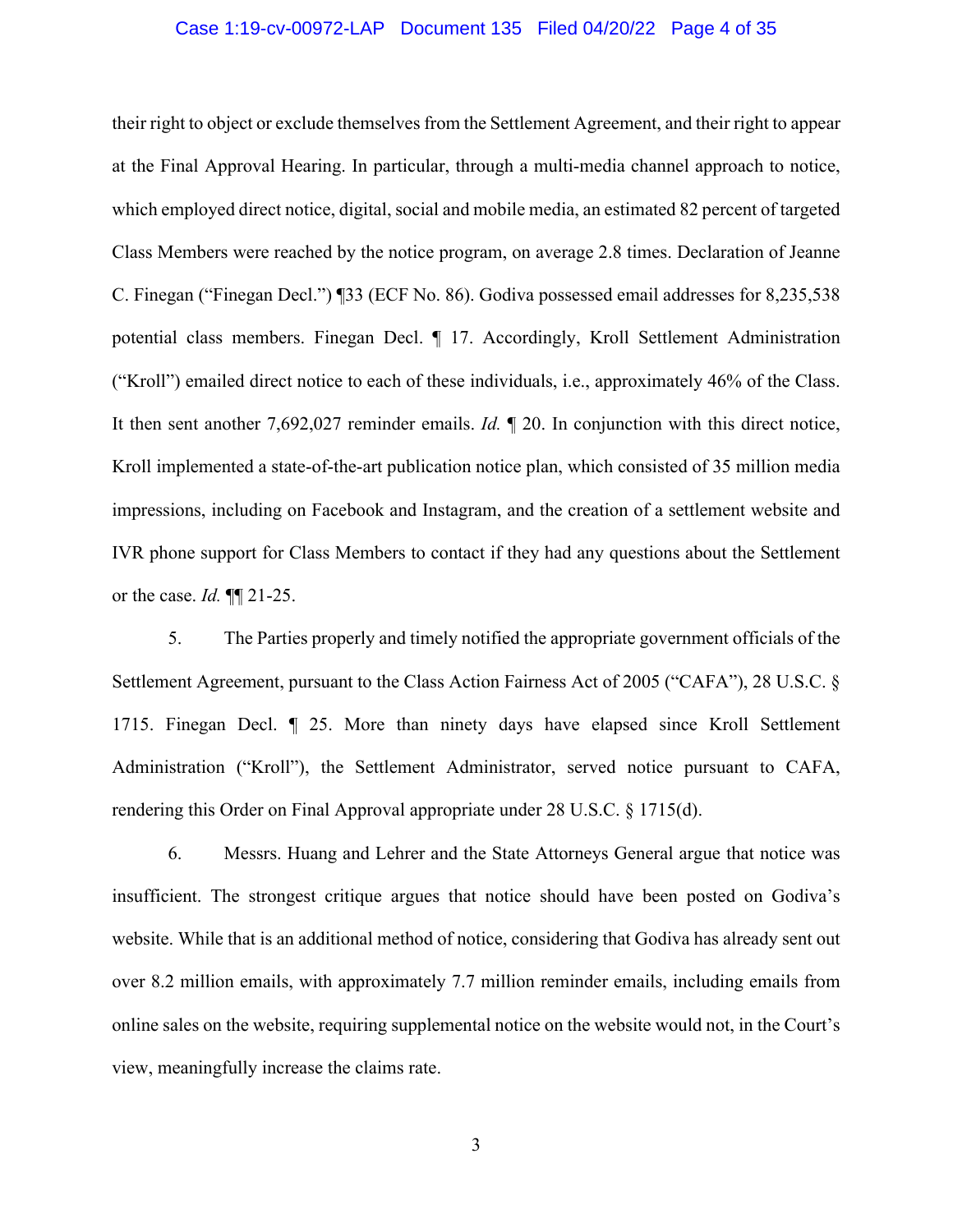## Case 1:19-cv-00972-LAP Document 135 Filed 04/20/22 Page 5 of 35

7. The State Attorneys General also argue that the claims rate would have been improved if the Parties had informed "class members of the number of Godiva chocolates they purchased," or, at a minimum, informed class members that they could have used online records to support their claims. The Parties argue that this procedure, of sending copies of receipts from online records, would raise concerns about preferential treatment because it would give class members who made online purchases an advantage over class members who did not. In addition, they argue that the time-consuming and complex procedure would be costly and error-prone and would do little to improve the claims rate. In the Court's view, that procedure would indeed be costly and error prone, considering the lengthy Class Period. As counsel for Godiva points out, the percentage of online purchases is approximately 15 percent, and accordingly, this additional notice would not materially increase the claims rate.

8. The State Attorneys General also argue that the Parties could have searched the sales records of online retailers—that is, non-Godiva sellers—to identify additional Class Members. Mr. Huang raises a similar complaint about the lack of direct notice to every single Class Member, in particular, to in-store purchasers. The Parties argue that such notice likely would have required a subpoena and likely would raise privacy concerns with respect to that customer data. Plaintiffs cite two examples from the Western District of Missouri and the Middle District of Florida of courts rejecting similar efforts "as difficult, expensive, and essentially fruitless." *Poertner v. Gillette Co.*, 2014 WL 4162771, at \*3 (M.D. Fla. Aug. 21, 2014), *aff'd*, 618 F.App'x 624 (11th Cir. 2015); *see also Jones v. Monsanto Co.*, 2021 WL 2426126, at \*5 (W.D. Mo. May 13, 2021). Godiva argues that the cases cited by Mr. Huang as examples where third-party subpoenas were used to collect class member information are distinct because they involved manufacturers, not retailers, and those manufacturers had little to no consumer data to begin with,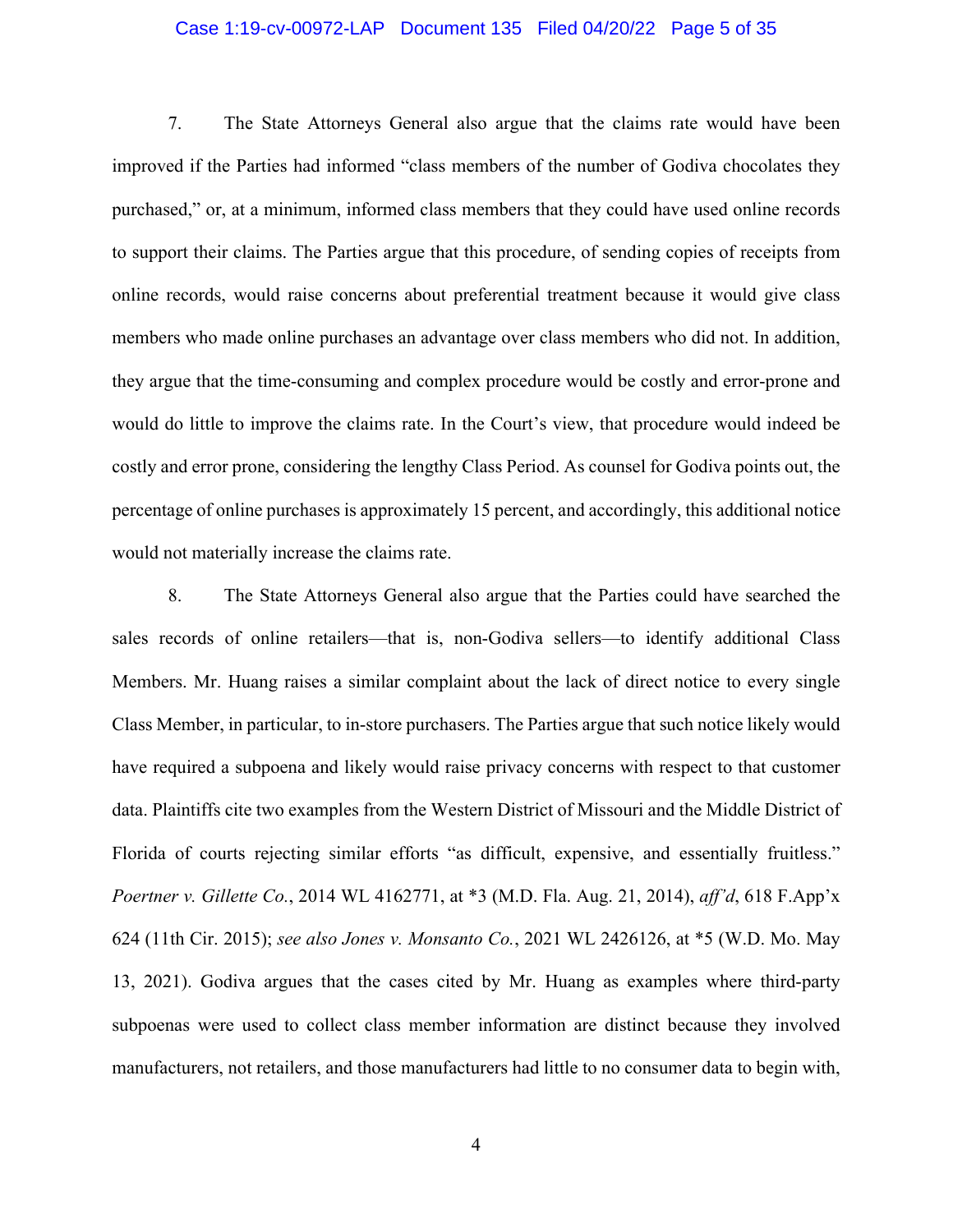## Case 1:19-cv-00972-LAP Document 135 Filed 04/20/22 Page 6 of 35

unlike here. And any consumer data would almost certainly overlap among the third-party retailers, adding to the difficulty of processing and utilizing the consumer data as part of the notice program. In the Court's view, attempting to access third-party retailer information would be an unreasonable effort to demand for this Settlement.

9. Finally, the State Attorneys General questioned the efficacy of the digital notice campaign. They say they did not see any ads about the settlement when they searched for Godivarelated terms. Godiva reports that the ad campaign ended on January 12, 2022, and the Attorneys General tried to search after the campaign was ended. Thus, the Court rejects this concern.

10. Mr. Huang objects to the fact that Godiva paid the notice costs, relying on *Eisen v. Carlisle & Jacqueline*, 417 U.S. 156 (1974). But as the Plaintiffs note, *Eisen* involved notice pursuant to Rule 23(c)(2) in the certification context, rather than conditional certification in the settlement context. And the Court notes that in more recent times, it is quite common for defendants to pay notice costs during settlement.

11. Mr. Huang also argues that the notice was "cheap," but, as the Parties note, they have spent close to a million dollars on the costs of notice and administration (and that number is expected to increase as Kroll has yet to complete the deficiency letter and payment processes) hardly cheap in anyone's book.

12. Mr. Lehrer objects that the claims process had an early and arbitrary deadline before the objection and opt-out deadlines. But the point of the staggered deadlines is to allow potential objectors to consider the most current claims data before the objection deadline. In any event, the 120-day period for claims is consistent, and sometimes greater than, the typical claims period for consumer class actions.

13. Accordingly, the Court finds that the notice procedures were reasonable in this case.

5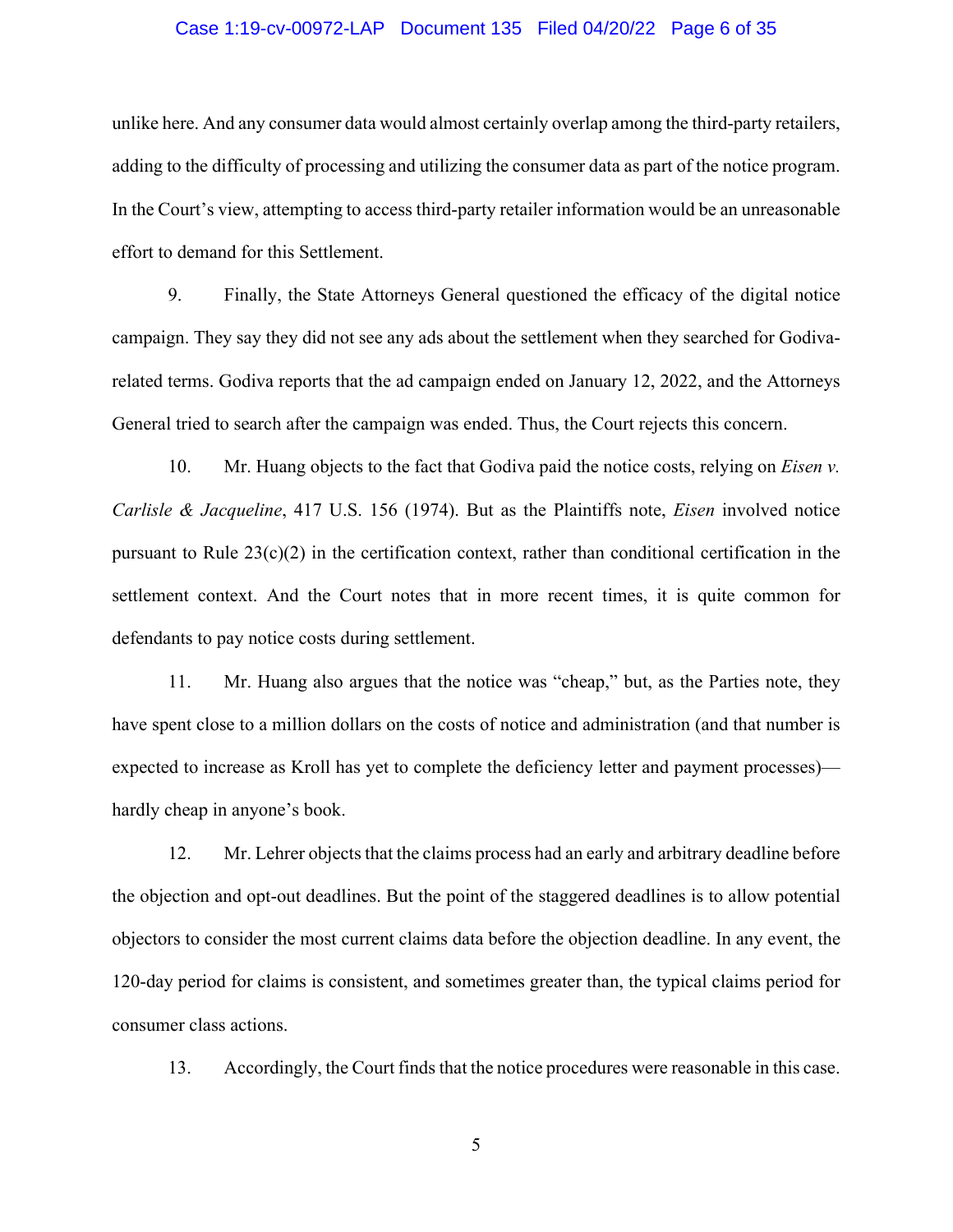## **THE SETTLEMENT CLASS IS CERTIFIED**

14. The Settlement Class is defined as:

All Persons who purchased any Godiva Chocolate Product in the United States during the Class Period. Excluded from the Settlement Class are: (a) Godiva and any of its parents', affiliates', or subsidiaries' employees, officers and directors, (b) distributors, retailers or re-sellers of Godiva Chocolate Products, (c) governmental entities, (d) the Court, the Court's immediate family, Court staff, (e) the mediator and her staff and immediate family, (f) counsel of record for the Parties, and their respective law firms, and (g) all Persons who timely and properly exclude themselves from the Settlement Class.

Settlement Agreement ¶ 65.

15. The Settlement Class is certified because it satisfies the requirements of Rule 23(a) and Rule 23(b)(3) of the Federal Rules of Civil Procedure.

16. Rule 23(a) imposes four threshold requirements for class certification: (1) numerosity ("the class is so numerous that joinder of all members is impracticable"), (2) commonality ("there are questions of law or fact common to the class"), (3) typicality ("the claims or defenses of the representative parties are typical of the claims or defenses of the class"), and (4) adequacy of representation ("the representative parties will fairly and adequately protect the interests of the class"). Fed. R. Civ. P. 23(a).

17. Numerosity is met if "the class is so numerous that joinder of all members is impracticable[.]" Fed. R. Civ. P. 23(a)(1). In the Second Circuit, "numerosity is presumed at a level of 40 members." *Consol. Rail Corp. v. Town of Hyde Park*, 47 F.3d 473, 483 (2d Cir. 1995). Because the Settlement Class consists of several hundred thousand Class Members, the numerosity requirement is satisfied. Supplemental Declaration of James R. Prutsman ("Supp. Prutsman Decl.") ¶ 13 (ECF No. 105).

18. The commonality requirement under Fed. R. Civ. P. 23(a)(2) examines whether the Class's claims "depend upon a common contention ... capable of classwide resolution" such that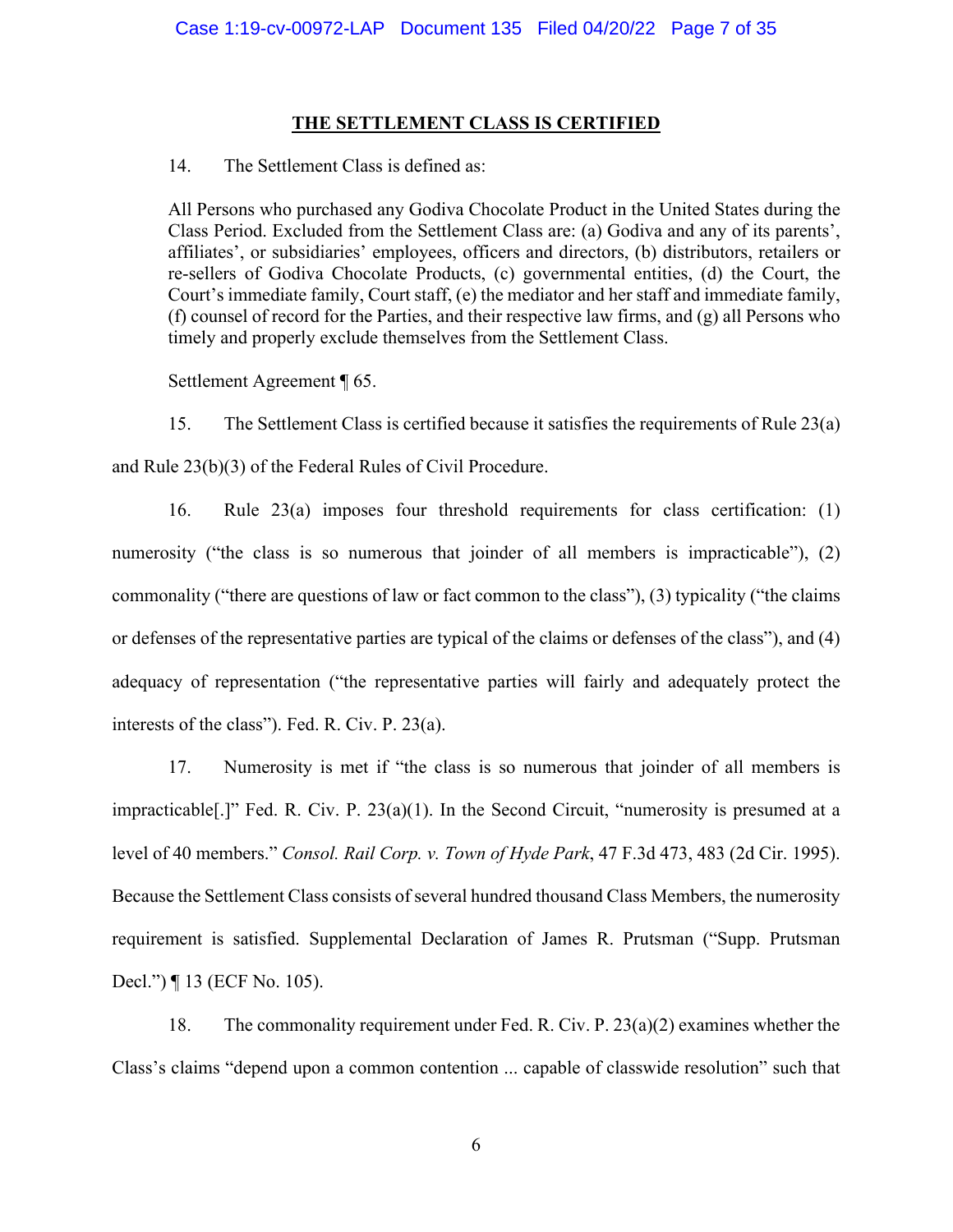## Case 1:19-cv-00972-LAP Document 135 Filed 04/20/22 Page 8 of 35

"its truth or falsity will resolve an issue that is central to the validity of each one of the claims in one stroke." *Wal-Mart Stores, Inc. v. Dukes*, 564 U.S. 338, 350 (2011). There are clear common questions of law or fact in this case, including whether the challenged representations are likely to have deceived reasonable consumers into believing that the Godiva Chocolate Products are from Belgium. Accordingly, the commonality requirement is satisfied.

19. The typicality requirement under Rule 23(a)(3) is satisfied when "each class member's claim arises from the same course of events and each class member makes similar legal arguments to prove the defendant's liability." *In re Flag Telecom Holdings, Ltd. Sec. Litig.*, 574 F.3d 29, 35 (2d Cir. 2009). Here, each Class Members' claims and legal arguments arise out of the same theory of liability—namely, that they were allegedly deceived into believing the Godiva Chocolate Products are sourced from Belgium based on the representations made on the packaging. The same is true for Plaintiffs. Accordingly, the typicality requirement is satisfied.

20. The adequacy requirement under Fed. R. Civ. P. 23(a)(4) is satisfied if the plaintiff: (1) is represented by counsel who is "qualified, experienced and able to conduct the litigation[;]" and (2) does not possess interests "antagonistic to the interest of other members of the class[.]" *Baffa v. Donaldson, Lufkin & Jenrette Sec. Corp.*, 222 F.3d 52, 60 (2d Cir. 2000). Here, Plaintiffs' interests are aligned with those of the Class, and they have provided significant, valuable assistance in the investigation and prosecution of this matter, and helped to bring about this Settlement. Declaration of Steve Hesse ("Hesse Decl.") ¶¶ 3, 5; Declaration of Adam Buxbaum ("Buxbaum Decl.")  $\P$  3, 5. Plaintiffs are therefore "adequate" class representatives within the meaning of Rule 23(a)(4). *Baudin v. Res. Mktg. Corp.*, No. 1:19-cv-386 (MAD/CFH), 2020 WL 4732083, at \*5 (N.D.N.Y. Aug. 13, 2020). Class Counsel is also "adequate" because they have extensive experience in class action litigation and have vigorously pursued these claims throughout this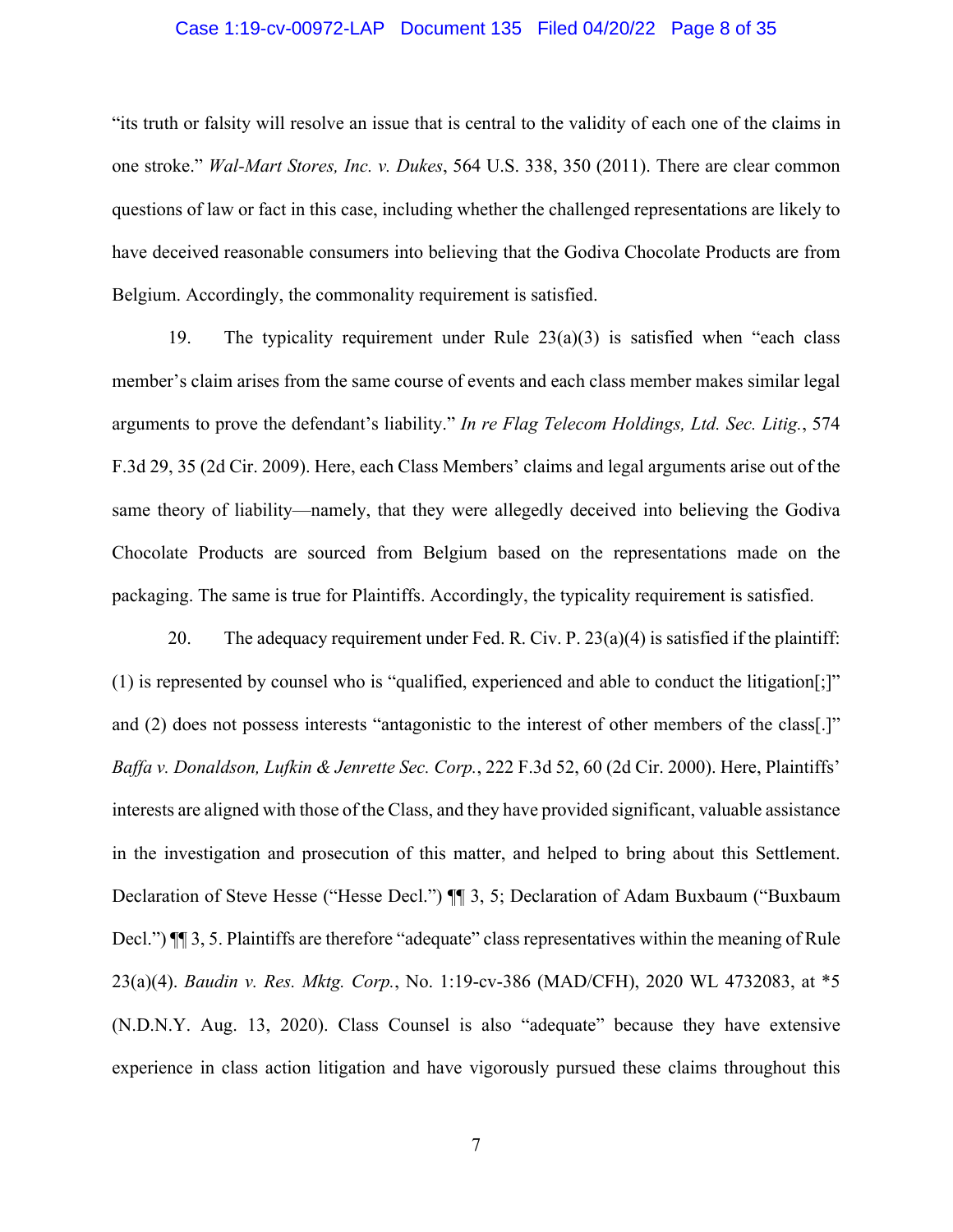## Case 1:19-cv-00972-LAP Document 135 Filed 04/20/22 Page 9 of 35

litigation. Declaration of Timothy J. Peter In Support Of Plaintiffs' Motion For Final Approval and Motion For Attorneys' Fees and Costs and Class Representative Service Awards ("Peter Decl.") ¶¶ 41-44; Declaration of Aubry Wand In Support Of Plaintiffs' Motion For Final Approval and Motion For Attorneys' Fees and Costs and Class Representative Service Awards ("Wand Decl.") ¶¶ 10-15; *see also Vaccaro v. New Source Energy Partners L.P.*, No. 15 CV 8954 (KMW), 2017 WL 6398636, at \*3 (S.D.N.Y. Dec. 14, 2017) (adequacy requirement met where class counsel "litigated dozens of class actions in the United States" and recovered substantial monetary relief for class members). Accordingly, the adequacy requirement is satisfied.

21. To meet the requirements of Rule 23(b)(3), the Court must conclude "that the questions of law or fact common to class members predominate over any questions affecting only individual members, and that a class action is superior to other available methods for fairly and efficiently adjudicating the controversy." Fed. R. Civ. P. 23(b)(3).

22. "As long as a sufficient constellation of common issues binds class members together, variations in the sources and application of a defense will not automatically foreclose class certification" under Rule 23(b)(3). *Brown v. Kelly*, 609 F.3d 467, 483 (2d Cir. 2010) (internal quotations omitted). Here, the common issue which binds the Class together is whether the packaging of the Godiva Chocolate Products would likely deceive a reasonable consumer into believing the products are from Belgium. This systematic course of conduct, which could be proven through common evidence, overrides any potential individual inquiries relating to proof. *Royal Park Invs. SA/NV v. Deutsche Bank Nat'l Trust Co.*, No. 14-CV-4394 (AJN), 2018 WL 1750595, at \*14 (S.D.N.Y. Apr. 11, 2018). Moreover, in the settlement context, the Court need not inquire whether the case, if tried, would present trial management problems. *See Ferrick v. Spotify USA Inc.*, No. 16-cv-8412 (AJN), 2018 WL 2324076, at \*2 (S.D.N.Y. May 22, 2018).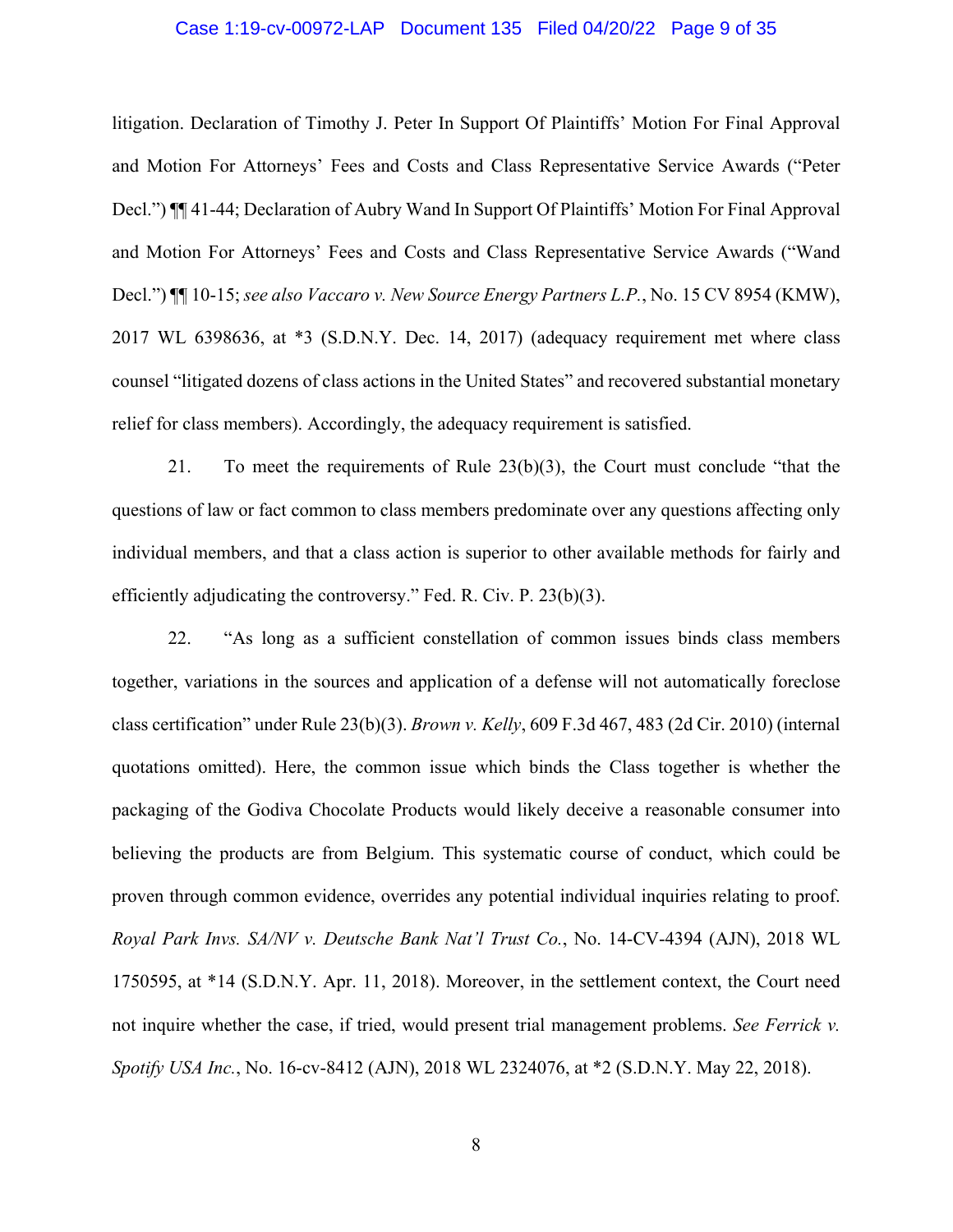## Case 1:19-cv-00972-LAP Document 135 Filed 04/20/22 Page 10 of 35

23. Furthermore, a class action is superior to other forms of litigation, as "proceeding individually would be prohibitive due to the minimal recovery." *Seijas v. Republic of Argentina*, 606 F.3d 53, 58 (2d Cir. 2010). Here, the only method to ensure the fair and efficient adjudication of this Action is through a class action, which will allow individual Settlement Class Members to bring together claims that would be economically infeasible to litigate on an individual basis.

24. Accordingly, the Rule  $23(b)(3)$  predominance requirement is satisfied.

## **THE SETTLEMENT IS FINALLY APPROVED**

25. The Court now gives final approval to the Settlement Agreement, and finds that the Settlement Agreement is fair, reasonable, adequate, and in the best interests of the Class. The monetary consideration provided under the Settlement constitutes fair value given in exchange for the release of the Released Claims against the Released Parties. The Court finds that the consideration to be paid to members of the Settlement Class is reasonable, and in the best interests of the Settlement Class Members, considering, *inter alia*, the total value of their claims compared to (i) the disputed factual and legal circumstances of the Action, (ii) affirmative defenses asserted in the Action, and (iii) the potential risks and likelihood of success of pursuing litigation on the merits. The complex legal and factual posture of this case, the amount of discovery completed, and the fact that the Settlement is the result of arm's-length negotiations between the Parties all support this finding. The Court finds that these facts, in addition to the Court's observations throughout the litigation, demonstrate that there was no collusion present in the reaching of the Settlement Agreement, implicit or otherwise. Further, as explained below, this Court finds that the Settlement Agreement meets all applicable requirements of law, including Federal Rule of Civil Procedure 23(e) and the criteria articulated in *City of Detroit v. Grinnell Corp*., 495 F.2d 448 (2d Cir. 1974).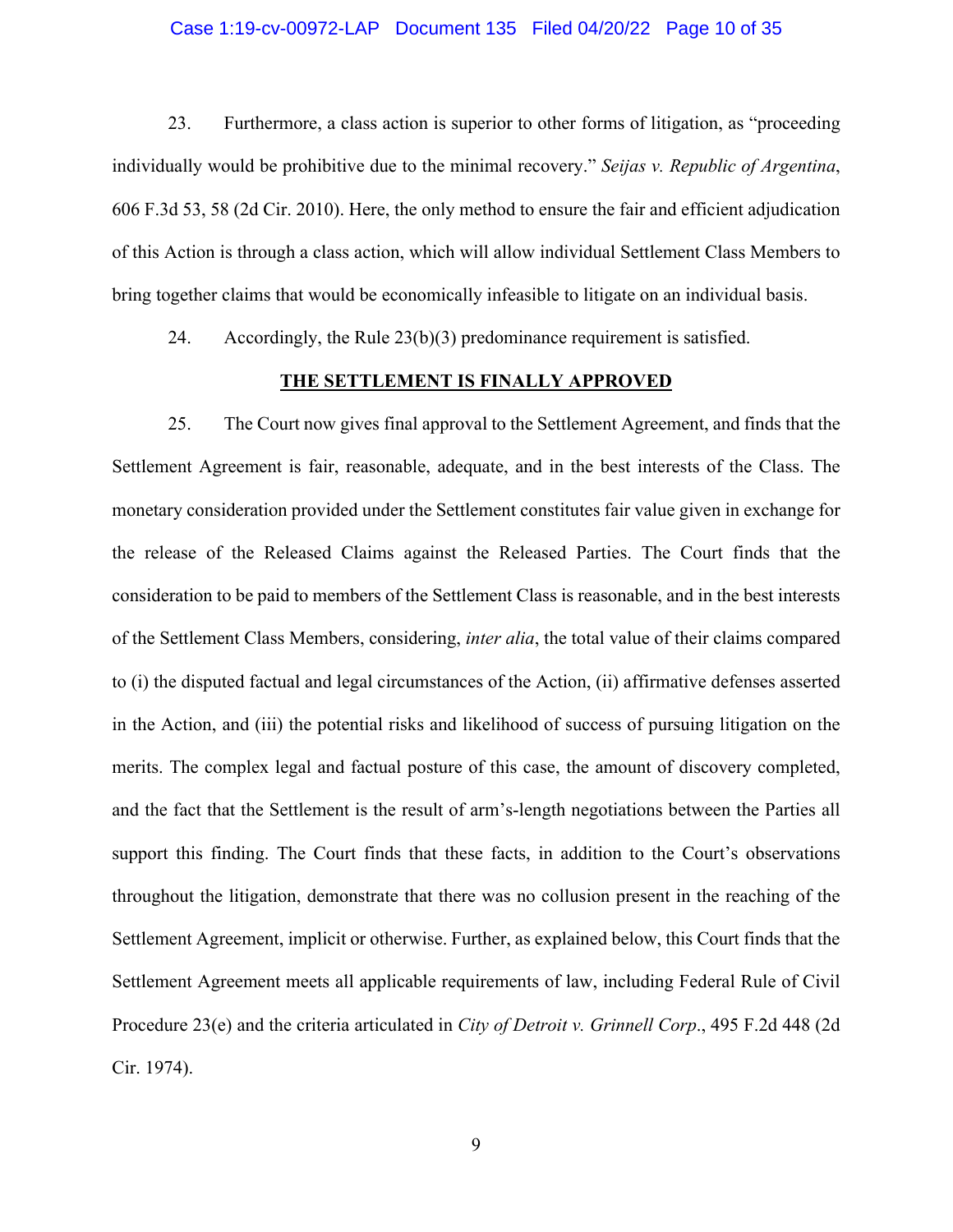## Case 1:19-cv-00972-LAP Document 135 Filed 04/20/22 Page 11 of 35

26. As the Court noted in its Preliminary Approval Order, a class action settlement is evaluated for procedural and substantive fairness. *Wal-Mart Stores, Inc. v. Visa U.S.A., Inc.*, 396 F.3d 96, 116 (2d Cir. 2005).

27. Alongside the fairness inquiry, when evaluating the terms of a proposed class settlement, this Court is guided by the factors enumerated in *Grinnell*, 495 F.2d 448, *abrogated on other grounds by Goldberger v. Integrated Res., Inc.*, 209 F.3d 43 (2d Cir. 2000). These "*Grinnell* factors" are:

(1) the complexity, expense and likely duration of the litigation; (2) the reaction of the class to the settlement; (3) the stage of the proceedings and the amount of discovery completed; (4) the risks of establishing liability; (5) the risks of establishing damages; (6) the risks of maintaining the class action through the trial; (7) the ability of the defendants to withstand a greater judgment; (8) the range of reasonableness of the settlement fund in light of the best possible recovery; [and] (9) the range of reasonableness of the settlement fund to a possible recovery in light of all the attendant risks of litigation[.]

*Id.* at 463 (citations omitted). The Rule 23(e) fairness inquiry requires this Court to consider

whether the settlement is "fair, reasonable, and adequate" after considering additional factors<sup>1</sup>

which "clarify[] and supplement[] the *Grinnell* factors." *Rosenfeld*, 2021 WL 508339, at \*3; *see* 

*also In re Payment Card Interchange Fee & Merch. Discount Antitrust Litig.*, 330 F.R.D. 11, 29

(E.D.N.Y. Jan. 28, 2019) (new Rule 23(e) factors "add to, rather than displace, the *Grinnell* factors.").

<sup>&</sup>lt;sup>1</sup> Fed. R. Civ. P 23(e)(2) states in pertinent part that "[i]f the proposal would bind class members, the court may approve it only after a hearing and only on finding that it is fair, reasonable, and adequate after considering whether: (A) the class representatives and class counsel have adequately represented the class; (B) the proposal was negotiated at arm's length; (C) the relief provided for the class is adequate, taking into account: (i) the costs, risks, and delay of trial and appeal; (ii) the effectiveness of any proposed method of distributing relief to the class, including the method of processing class-member claims; (iii) the terms of any proposed award of attorney's fees, including timing of payment; and (iv) any agreement required to be identified under Rule  $23(e)(3)$ ; and (D) the proposal treats class members equitably relative to each other."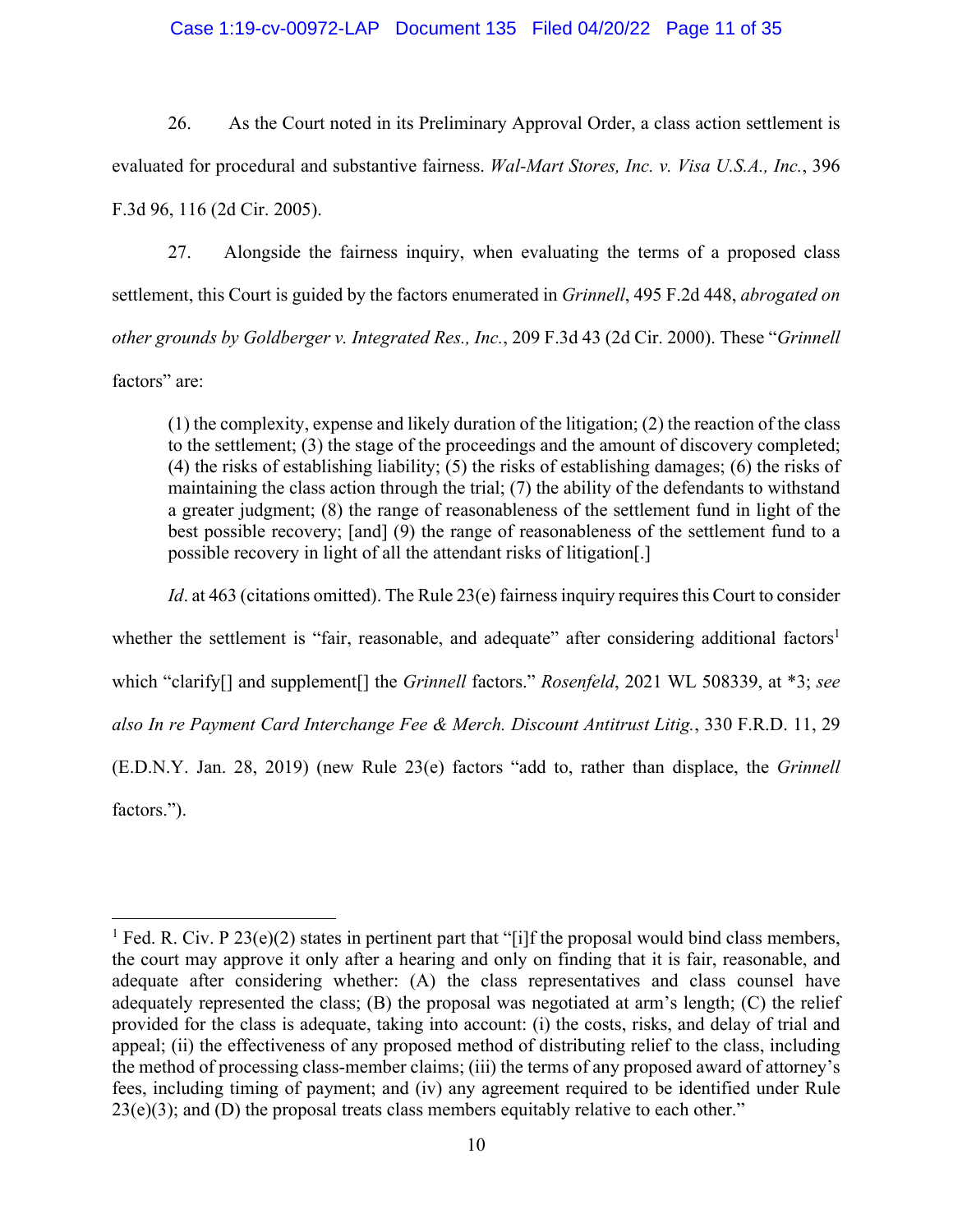## Case 1:19-cv-00972-LAP Document 135 Filed 04/20/22 Page 12 of 35

28. The *Grinnell* and amended Rule 23(e) factors weigh in favor of granting final approval. The Court first explains why the Settlement Agreement is procedurally and substantively fair under Rule 23(e), and then addresses the additional *Grinnell* factors which are not otherwise encompassed by the Rule 23(e) factors.

29. **Procedural Fairness - Rule 23(e)(2)(A-B).** With respect to the procedural fairness elements, the Court reiterates its preliminary findings that the Settlement terms comply with those requirements. "Rule  $23(e)(2)(A)$ , which requires adequate representation, and Rule  $23(e)(2)(B)$ , which requires arm's-length negotiations, constitute the procedural analysis of the fairness inquiry." *Christine Asia Co., v. Yun Ma*, No. 1:15-md-02631, 2019 WL 5257534, at \*9 (S.D.N.Y. Oct. 16, 2019) (internal quotations omitted). The Court finds both elements met and thus, the Settlement procedurally fair. A proposed settlement is presumed fair, reasonable, and adequate if it culminates from "arm's-length negotiations between experienced, capable counsel after meaningful discovery." *McReynolds v. Richards-Cantave*, 588 F.3d 790, 803 (2d Cir. 2009) (quotation omitted). Additionally, "the quality of representation is best measured by results." *Goldberger*, 209 F.3d at 55 (quotation omitted). Here, the Settlement was negotiated by counsel experienced in litigating these types of cases through the assistance of an experienced mediator over the course of two full-day mediation sessions and months' worth of subsequent communications. *Morris v. Affinity Health Plan, Inc*., 859 F. Supp. 2d 611, 618 (S.D.N.Y. 2012) (involvement of experienced mediator "strong indicator of procedural fairness"). Class Counsel conducted substantial discovery before the mediations and before executing the Settlement Agreement. Peter Decl. ¶ 12. Class Counsel also consulted with experts in the fields of economics and statistics regarding damages, and the chocolate industry, before the mediation sessions. *Id*. ¶¶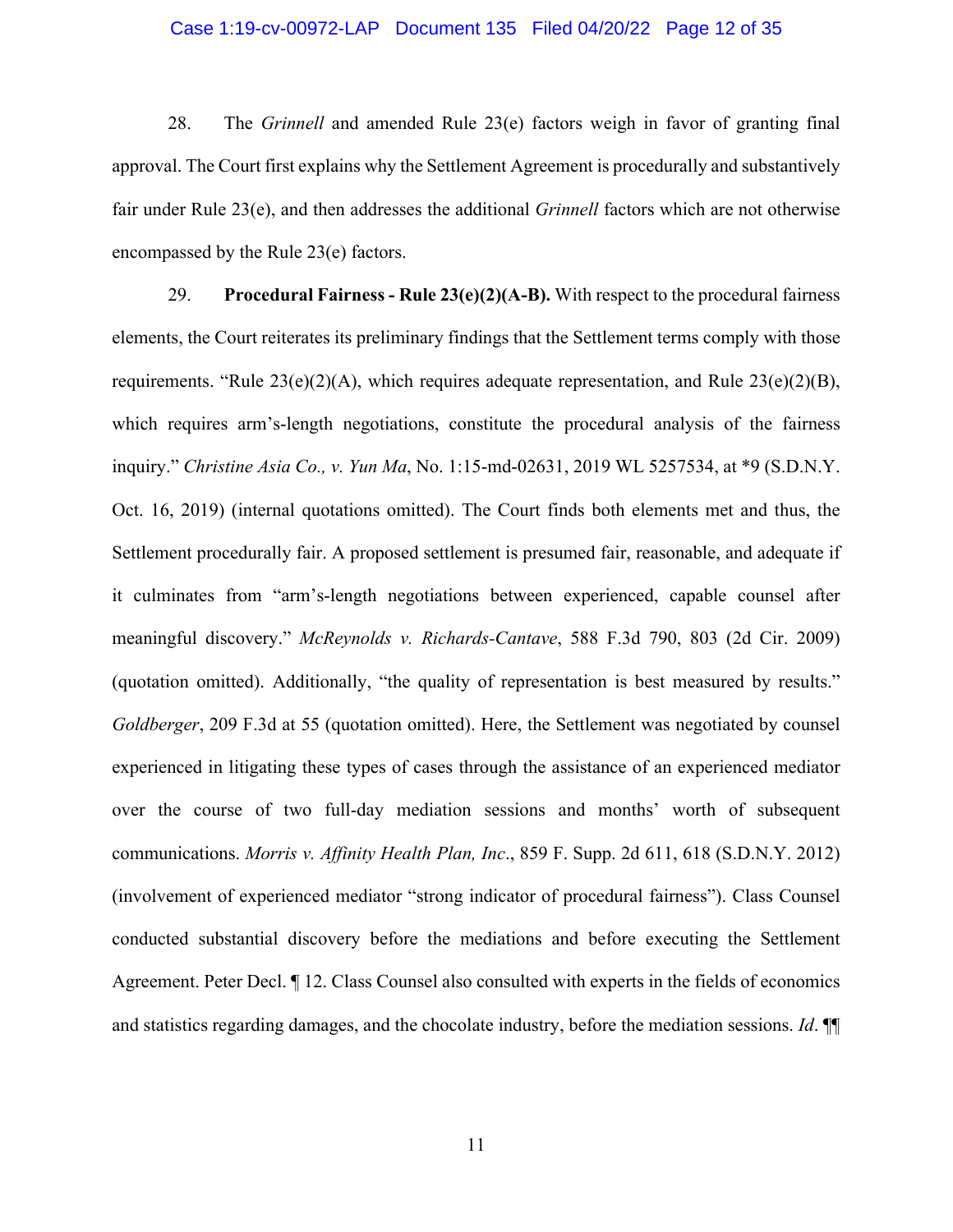#### Case 1:19-cv-00972-LAP Document 135 Filed 04/20/22 Page 13 of 35

13-16. Moreover, the amount of Class relief in this Settlement given the nature of the claims at issue is enough to overcome any doubts regarding procedural fairness.

30. **Substantive Fairness - Rule 23(e)(2)(C-D) and** *Grinnell* **Factors.** With respect to substantive fairness, the Court also reiterates its preliminary findings that the substantive fairness factors in *Grinnell* have been met. The substantive fairness inquiry of Rule 23, covered under Rule  $23(e)(2)(C-D)$ , considers the following: (i): the costs, risks, and delay of trial and appeal; (ii) the effectiveness of any proposed method of distributing relief to the class, including the method of processing class member claims; (iii) the terms of any proposed award of attorney's fees, including timing of payment; (iv) whether the proposed settlement treats class members equitably relative to each other; and (v) any agreement required to be identified under Rule 23(e)(3).

31. **Rule 23(e)(2)(C)(i) /** *Grinnell* **Factors Nos. 1, 4, 5 and 6** - **The Costs, Risks, and Delay of Trial and Appeal.** The Court finds that these factors, individually and weighed together, militate in favor of granting final approval of the Settlement. Rule  $23(e)(2)(C)$ 's first factor, the "costs, risks, and delay of trial and appeal, subsumes several *Grinnell* factors, including the complexity, expense and likely duration of litigation, the risks of establishing liability, the risks of establishing damages, and the risks of maintaining the class through trial." *Rosenfeld*, 2021 WL 508339, at \*5–6 (citing *Payment Card*, 330 F.R.D at 36). Class action lawsuits have a "reputation as being most complex." *Id*. at \*5 (internal quotation marks omitted). Indeed, absent the instant Settlement, Plaintiffs would have had to "to survive summary judgment, prevail at trial, and secure an affirmance of their victory on appeal in order to recover damages. Moreover, they would also need to certify and maintain the class, over the [] Defendants' possible opposition." *Id*. Instead, the Parties were able to craft a settlement providing substantial monetary benefits to the Class while avoiding the expense and delay of continued litigation. Courts have consistently held that,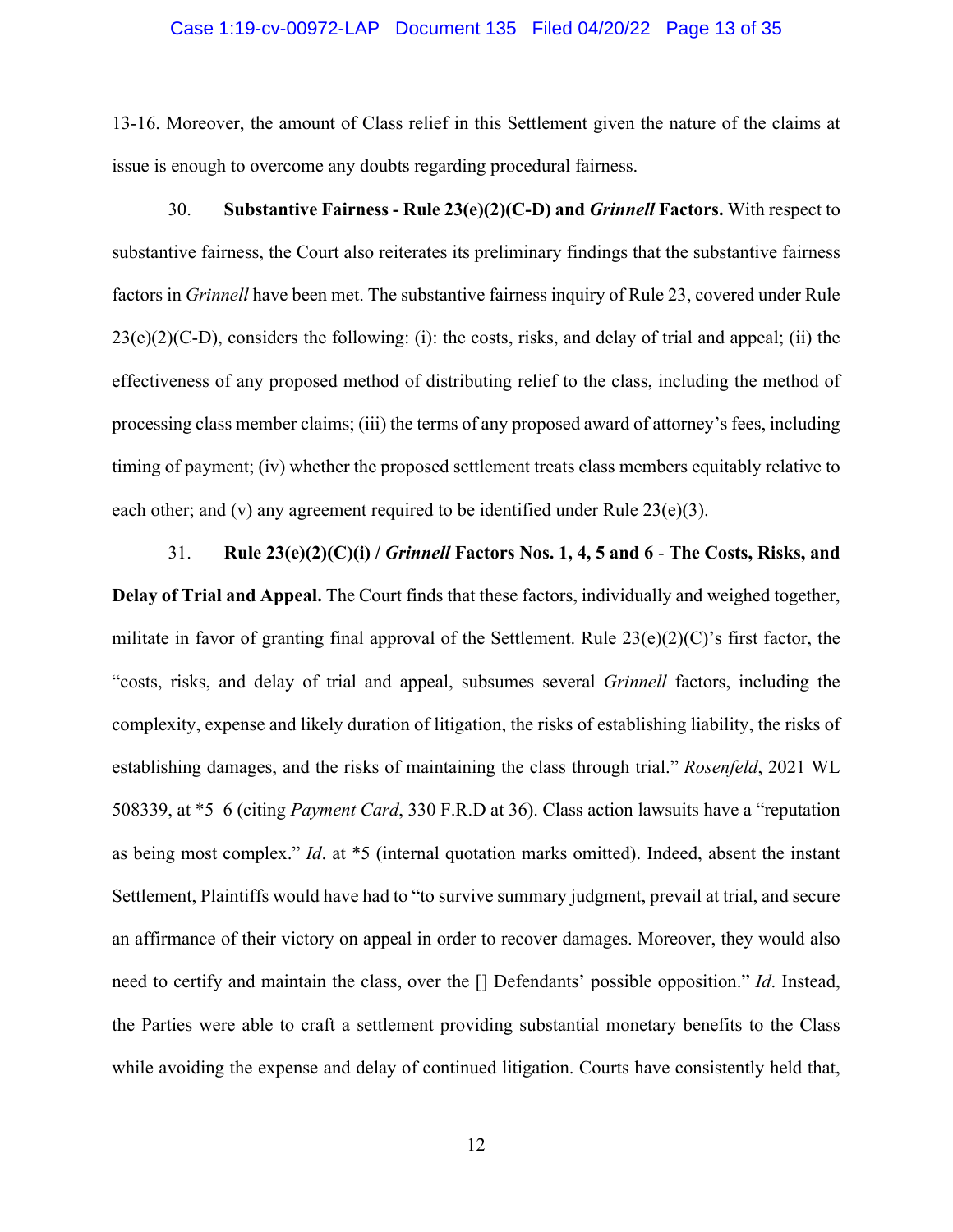## Case 1:19-cv-00972-LAP Document 135 Filed 04/20/22 Page 14 of 35

unless the proposed settlement is clearly inadequate, its acceptance and approval are preferable to the continuation of lengthy and expensive litigation with uncertain results. *See Velez v. Novartis Pharm. Corp*., No. 04 Civ. 09194(CM), 2010 WL 4877852, at \*14 (S.D.N.Y. Nov. 30, 2010) ("As federal courts in this Circuit have consistently recognized, litigation inherently involves risks, and the purpose of settlement is to avoid uncertainty."). This case is no exception.

# 32. **Rule 23(e)(2)(C)(ii) - Effectiveness of Proposed Method of Distributing Relief.** Pursuant to Rule  $23(e)(2)(C)(ii)$ , the Court should "consider the effectiveness of the parties" "proposed method of distributing relief to the class, including the method of processing classmember claims." *Rosenfeld*, 2021 WL 508339, at \*6 (internal quotation marks omitted). "[A] plan of allocation need not be perfect," *In re EVCI Career Colls. Holding Corp. Sec. Litig.*, No. 05 Civ. 10240(CM), 2007 WL 2230177, at \*11 (S.D.N.Y. July 27, 2007), and instead "need only have a reasonable, rational basis, particularly if recommended by experienced and competent class counsel." *In re WorldCom, Inc. Sec. Litig.*, 388 F. Supp. 2d 319, 344 (S.D.N.Y. 2005). The plan of allocation here is straightforward and the result of extensive negotiation between highly competent counsel, with the input of the experienced mediator Jill R. Sperber. Under the Settlement, Class Members will each be entitled to a payment of \$1.25 per qualifying purchase, up to \$15 or \$25, depending on whether or not the Class Member has Proof of Purchase. Settlement Agreement ¶ 68 (a)-(b). The Claim Form is written in clear and concise language and could be submitted through the settlement website or Class Members could print and mail the Claim Form to the Settlement Administrator. *Id.* ¶ 70. All Settlement Benefits to Class Members will be in the form of cash payments via a check or electronic payment, whichever option the Settlement Class Member elects. *Id.* ¶¶ 82-83. This procedure is claimant-friendly, efficient, proportional, and reasonable. Therefore, the allocation plan is effective and is "rational and fair, as it treats class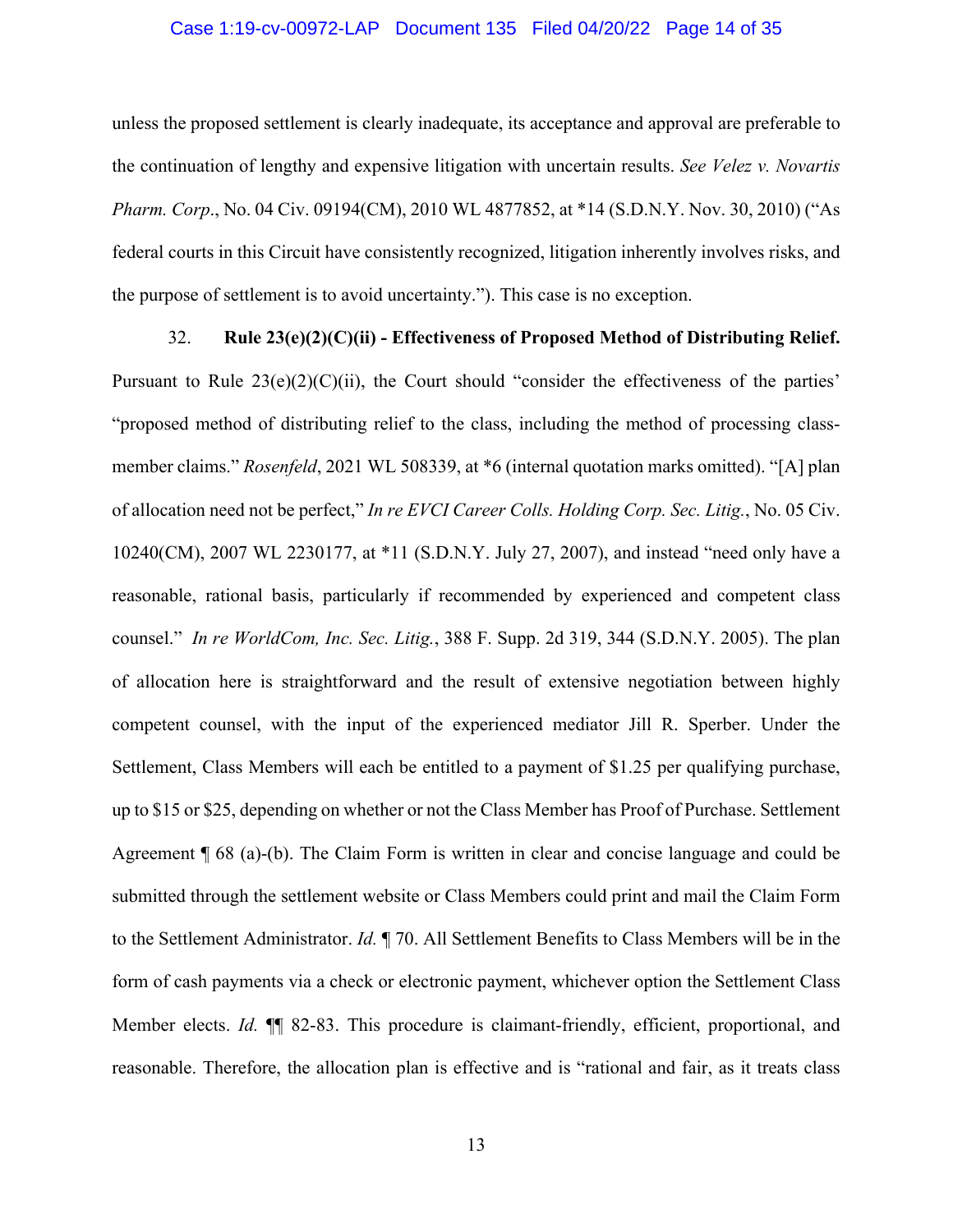## Case 1:19-cv-00972-LAP Document 135 Filed 04/20/22 Page 15 of 35

members equitably while taking into account variations in the magnitude of their injuries." *Rosenfeld*, 2021 WL 508339, at \*6.

33. Mr. Lehrer objects that relief is not "effectively" distributed. He generally objects to the size of the pot and that this is a claims-made settlement. He raises fears that a substantial number of the claims will be invalid. But the final number of valid claims was over 500,000 and over \$7.5 million will be paid to the Class, so these fears do not appear to have been realized. Supp. Prutsman Decl. ¶ 13.

34. Mr. Lehrer also objects to the *cy pres* provision. First, he objects that funds remaining from uncashed checks and PayPal payments will not be available for a second distribution to class members, and instead will be distributed to a *cy pres* recipient. Second, he objects to the identity of the *cy pres* recipient, Public Justice Foundation ("Public Justice"), because it works on "polarized issues," such as promoting abortion access, fighting against employers' ability to subject employee claims to arbitration, and fighting school dress codes on behalf of non-binary children. While the money can be earmarked for consumer fraud work, the foundation can move money to work on these more controversial issues. Mr. Lehrer argues that using funds that "belong to class members" in this manner violates the First Amendment.

35. Plaintiffs contend that *cy pres* is appropriate because providing additional compensation to class members would be a windfall. Moreover, it would be economically unfeasible to redistribute unclaimed funds. Plaintiffs estimate that no more than \$567,951 will go unclaimed, which would result in approximately a \$1.11 to each class member. The Parties argue that it is reasonable for Godiva to retain unclaimed settlement dollars because otherwise "participating class members [would] receive a windfall . . ." The Court agrees.

14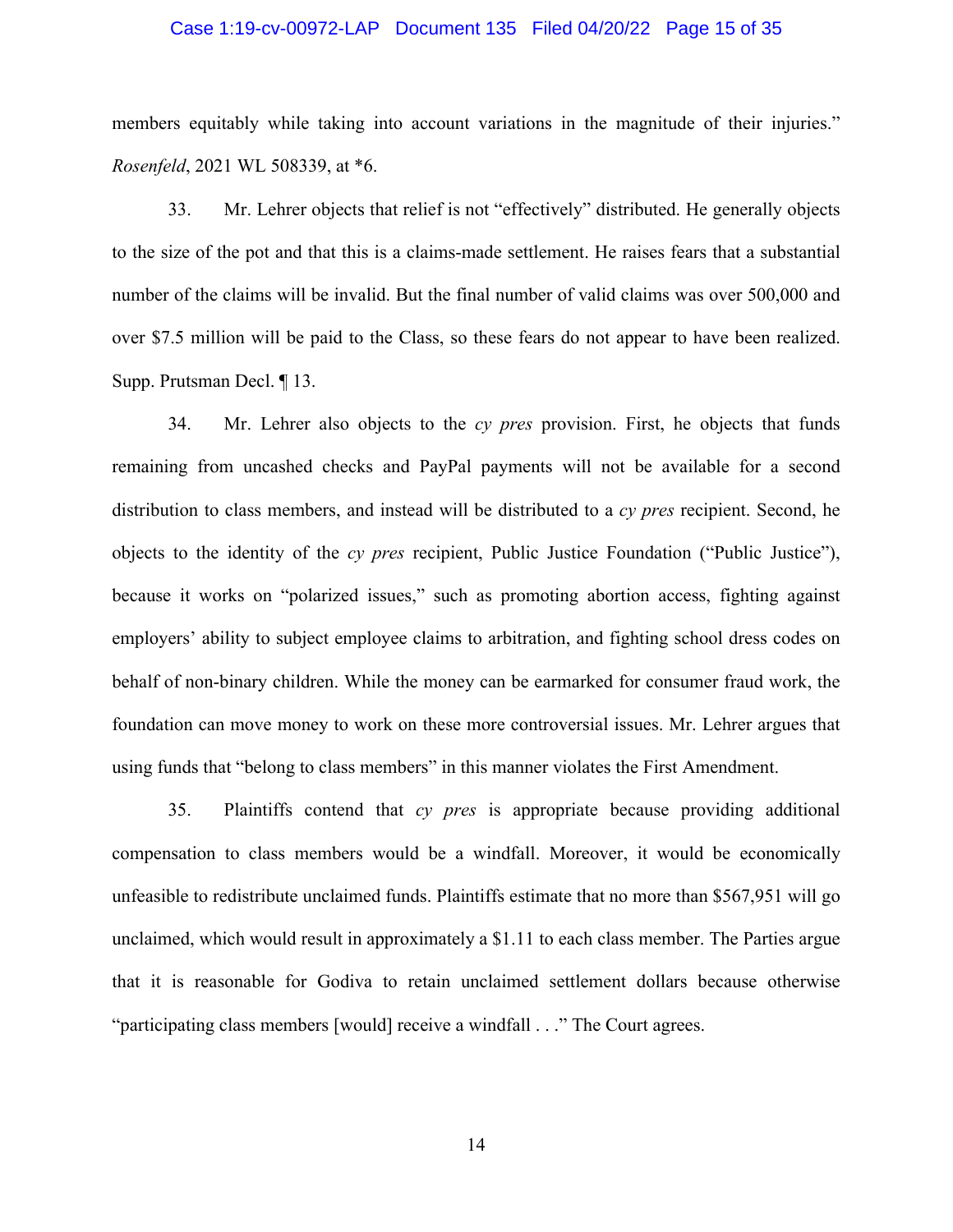## Case 1:19-cv-00972-LAP Document 135 Filed 04/20/22 Page 16 of 35

36. The next question is whether it would be reasonable to order distribution of the \$1.11 to the non-paper claimants. While the Court could order the Settlement Administrator to conduct a second distribution, the administrative costs would outweigh the benefits of such distribution, especially in light of the administration costs already expended. *See In re Visa Check/MasterMoney Antitrust Litig.*, 2011 WL 5029841, at \*9 (E.D.N.Y. Oct. 24, 2011) ("An additional distribution in this case would involve prohibitively high administrative costs. Checks that would be sent to class members in connection with such distribution would be *de minimis*. Therefore ... a *cy pres* award is a more appropriate manner by which to dispose of the remaining settlement funds than would be an additional distribution."). The Court agrees.

37. The next question is whether Public Justice is an appropriate *cy pres* recipient. According to its website, "Public Justice pursues high impact lawsuits to combat social and economic injustice, protect the Earth's sustainability, and challenge predatory corporate conduct and government abuses." *See* publicjustice.net/who-we-are/mission/. In this regard, "Public Justice staff attorneys fight against injustices such as corporations cheating consumers and using the courts to find ways to get away with it, reckless polluters, unscrupulous payday lenders, unjust employers, punitive credit card companies, inhumane government detention centers, dangerous food producers, and more." *See* publicjustice.net/what-we-do/. The Court has not found a case within the Second Circuit approving *cy pres* funds to be distributed to Public Justice. *Dashnaw v. New Balance Athletics, Inc.*, 2018 WL 6168272, at \*1 (S.D. Cal. Nov. 26, 2018) is instructive for a court rejecting *cy pres* distribution to Public Justice for false advertising of a "Made in USA" label. In analyzing Public Justice as a *cy pres* recipient, the *Dashnaw* court stated that "although protecting consumers from corporations is one of the areas in which the Public Justice Foundation is active, the settlement provides no assurance that any funds would in fact be used to protect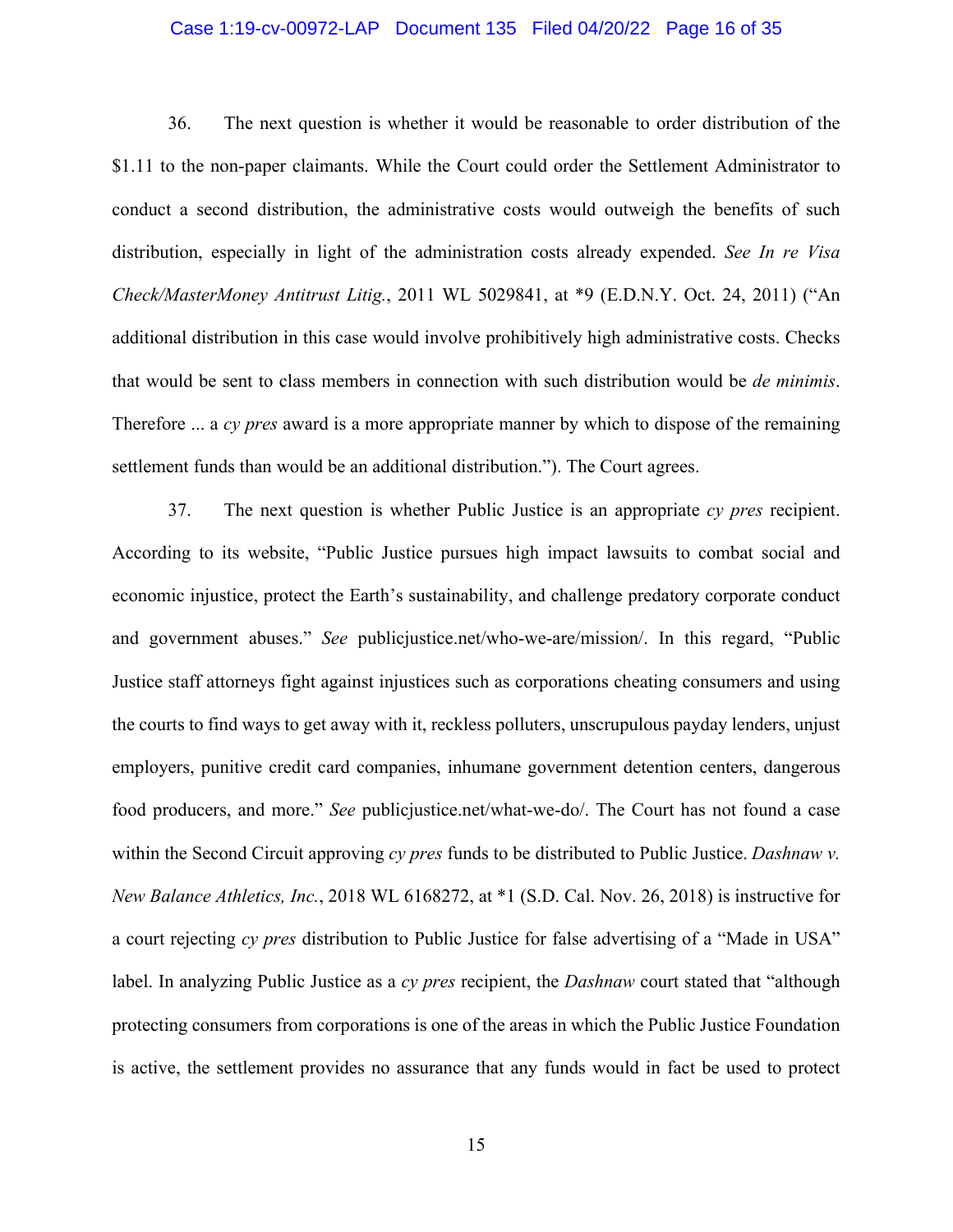#### Case 1:19-cv-00972-LAP Document 135 Filed 04/20/22 Page 17 of 35

California consumers from false advertising as opposed to the variety of areas where Public Justice Foundation is active." *Id.* Because plaintiffs in *Dashnaw* did not provide any assurance that a *cy pres* distribution to Public Justice would be limited to "protecting consumers from, or redressing injuries caused by, false advertising," that court rejected plaintiffs' motion for preliminary class certification and settlement approval without prejudice. The Court does note, however, that the *Dashnaw* court ultimately granted *cy pres* distribution to Public Justice. Although not related to false advertising, in *Raffin v. Medicredit, Inc.*, 2018 WL 8621204, at \*8 (C.D. Cal. Nov. 30, 2018), the court rejected Public Justice as a *cy pres* recipient, finding that "a *cy pres* award to Public Justice Foundation to advance class action fairness and advocates against binding arbitration, while important, is too remote from the objectives of [the California Invasion of Privacy Act] and this case." Similarly, in *Mansfield v. Southwest Airlines Co.*, 2015 WL 13651284, at \*8 (S.D. Cal. Apr. 21, 2015), the court also rejected Public Justice as a *cy pres* recipient, holding that "the relationship between the claims [of violation of California labor laws] asserted, the class and the Public Justice Foundation is too tenuous to meet the requirements of *Dennis v. Kellogg Co.*, 697 F.3d 858 (9th Cir. 2012)."

38. Here, the Court does not approve Public Justice as the *cy pres* recipient (1) because it engages in controversial, polarizing advocacy, (2) its areas of activity are too remote from the harms alleged in this case, and (3) there is no assurance that the funds will go exclusively to false advertising causes.

39. Courts use two standards to determine a *cy pres* designee: (1) the "reasonable approximation" standard; and (2) the "next best" standard. *See In re Citigroup*, 199 F.Supp. 3d at 848. The Second Circuit has not yet definitively held which standard applies. *See id.* Under the "reasonable approximation" standard, courts select the *cy pres* designee that "reasonably

16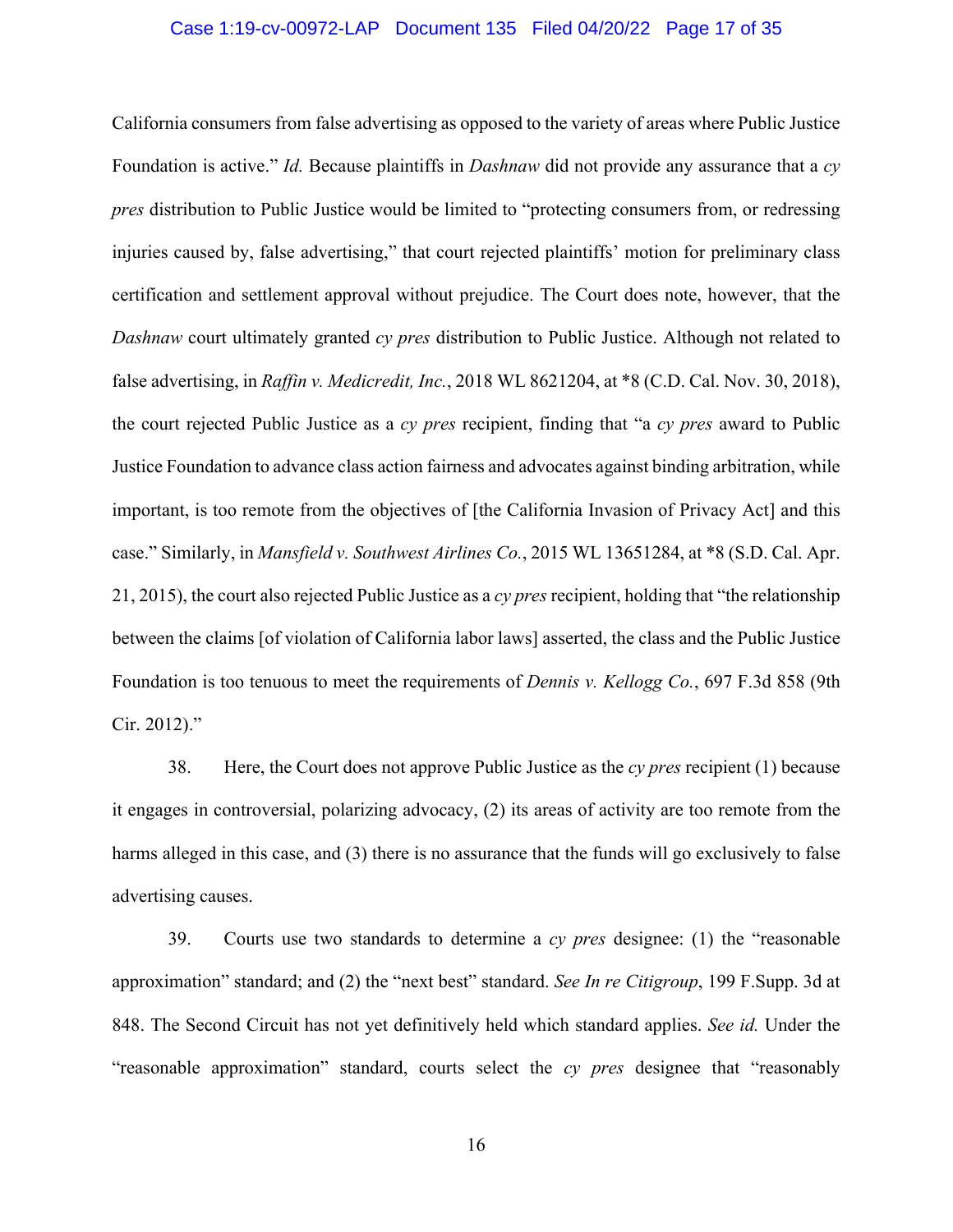## Case 1:19-cv-00972-LAP Document 135 Filed 04/20/22 Page 18 of 35

approximates" the interests of the class. *See id.* at 849. Under the "next best" standard, the court selects the *cy pres* designee that is "'as near as possible' to the original trust beneficiaries." *Id*. at 850. In *In re Citigroup*, Judge Stein chose the "reasonable approximation" standard, finding it "best preserves the district court's broad supervisory powers with respect to the administration and allocation of settlement funds." *Id.* at 852 (cleaned up).

40. Accordingly, the Court ordered the Parties to submit three proposed *cy pres* recipients that would earmark funds to consumer rights and the amelioration of false advertising, which they did on April 4, 2022. The Parties proposed (1) the National Consumer Law Center ("NCLC"), (2) the Center for Science in the Public Interest ("CSPI"), and (3) the National Advertising Division of the Better Business Bureau ("NAD"). The Court has reviewed the declarations submitted from each of these organizations and selects NCLC as the *cy pres* recipient in this case, as the work it performs reasonably approximates the interests of the class, is the next best option in lieu of a redistribution to the class, and the organization has earmarked any unclaimed funds to advance consumer rights and the amelioration of false advertising.

41. The Settlement Agreement notified Class Members that a *cy pres* recipient would receive any unclaimed funds. And in the Settlement Agreement, "*cy pres* recipient" means "Public Justice Foundation, or any other nonprofit organization that may be mutually-agreed upon by the parties and approved by the Court." Accordingly, additional notice regarding the new *cy pres* recipient is not necessary.

42. **Rule 23(e)(2)(C)(iii) - The Timing and Terms of Class Counsel's Proposed Award of Attorneys' Fees.** The next factor under Rule 23 is the "terms of any proposed award of attorneys' fees, including timing of payment[.]" Fed. R. Civ. P. 23(e)(2)(C)(iii). Under the terms of the Settlement, Class Counsel may submit a Fee Application for an award of attorneys' fees and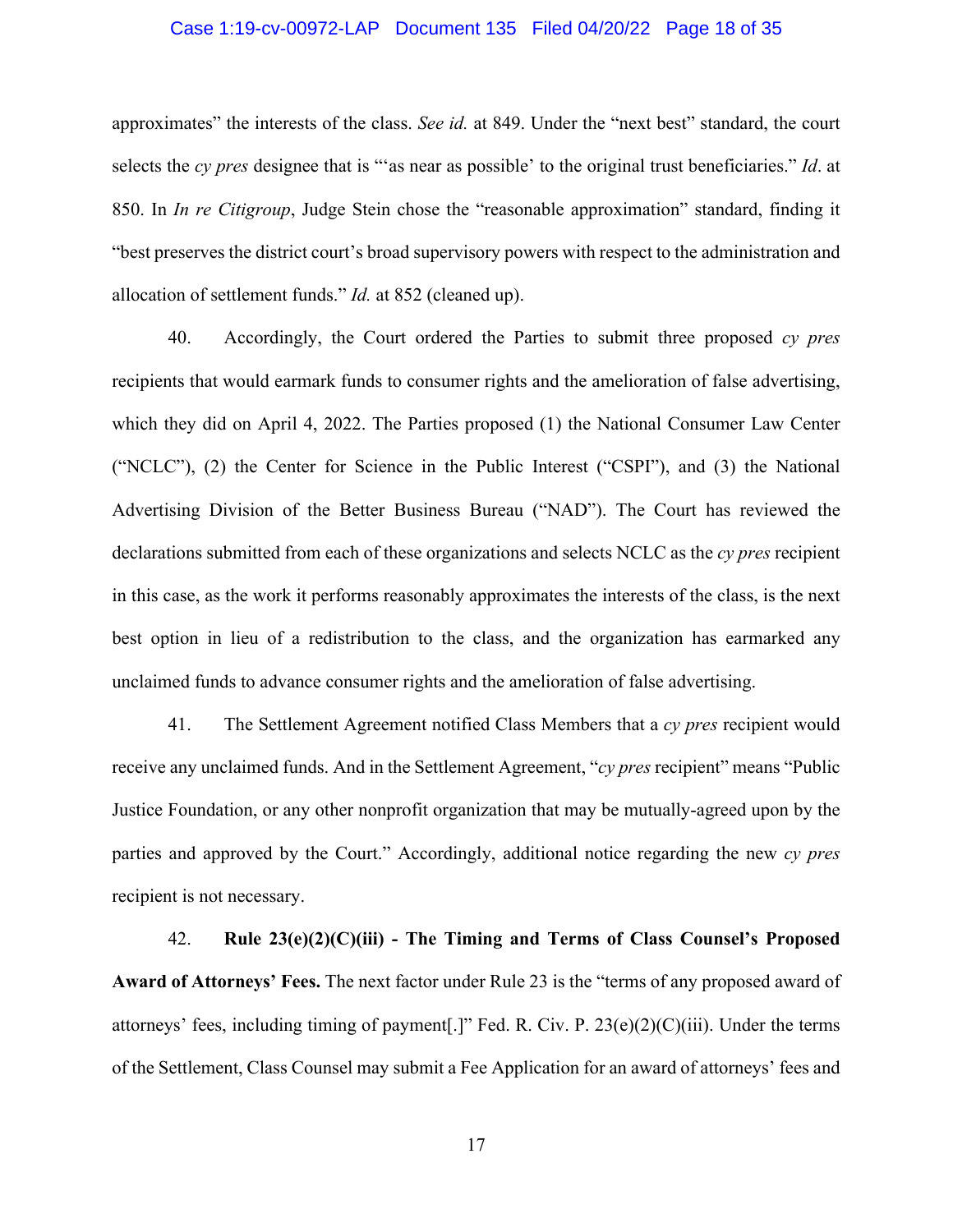## Case 1:19-cv-00972-LAP Document 135 Filed 04/20/22 Page 19 of 35

costs in an amount not to exceed \$5,000,000. Godiva shall pay any Fee Award ordered by the Court via wire transfer to Class Counsel not later than ten calendar days following the issuance of an Order granting the Fee Application. The Settlement in not conditioned upon the Court's approval of a specific fee amount, nor does any fee award impact the recovery to the Class, because it is being paid separate from and in addition to the Settlement Benefits to the Class. Settlement Agreement  $\P$  99-103. The Court finds these terms reasonable under  $23(e)(2)(c)(iii)$ , subject to the Court's reduction to the attorneys' fees as explained below.

43. **Rule 23(e)(2)(C)(iv) - There Are No Agreements Required to Be Identified**  Under Rule 23(e)(3). Next, the Court has considered whether there are any other agreements "required to be identified under Rule  $23(e)(3)[.]$ " Fed. R. Civ. P.  $23(e)(2)(C)(iv)$ . Apart from the Settlement Agreement, there are no such agreements, so this factor supports final approval. Peter Decl. ¶ 23.

44. **Rule 23(e)(2)(D) - Class Members Are Treated Equitably.** The final Rule 23 inquiry is whether the Settlement Agreement "treats class members equitably relative to each other." Fed. R. Civ. P. 23(e)(2)(D). The Settlement Agreement applies to all Class Members equally as they are each entitled to receive the same payment based on the number of Godiva Chocolate Products they purchased and whether they have documented Proof of Purchase*. See Carlotti v. ASUS Computer Int'l,* No. 18-CV-03369-DMR, 2019 WL 6134910, at \*13 (N.D. Cal. Nov. 19, 2019) (holding that class members were treated equitably from a settlement, even when those with proof of purchase could recover more). The remaining *Grinnell* factors, discussed below, are independent from the Rule 23 inquiry. $2^2$ 

<sup>&</sup>lt;sup>2</sup> These include (2) the reaction of the class to the settlement; (3) the stage of the proceedings and the amount of discovery completed; (7) the ability of the defendant to withstand a greater judgment; (8) the range of reasonableness of the settlement fund in light of the best possible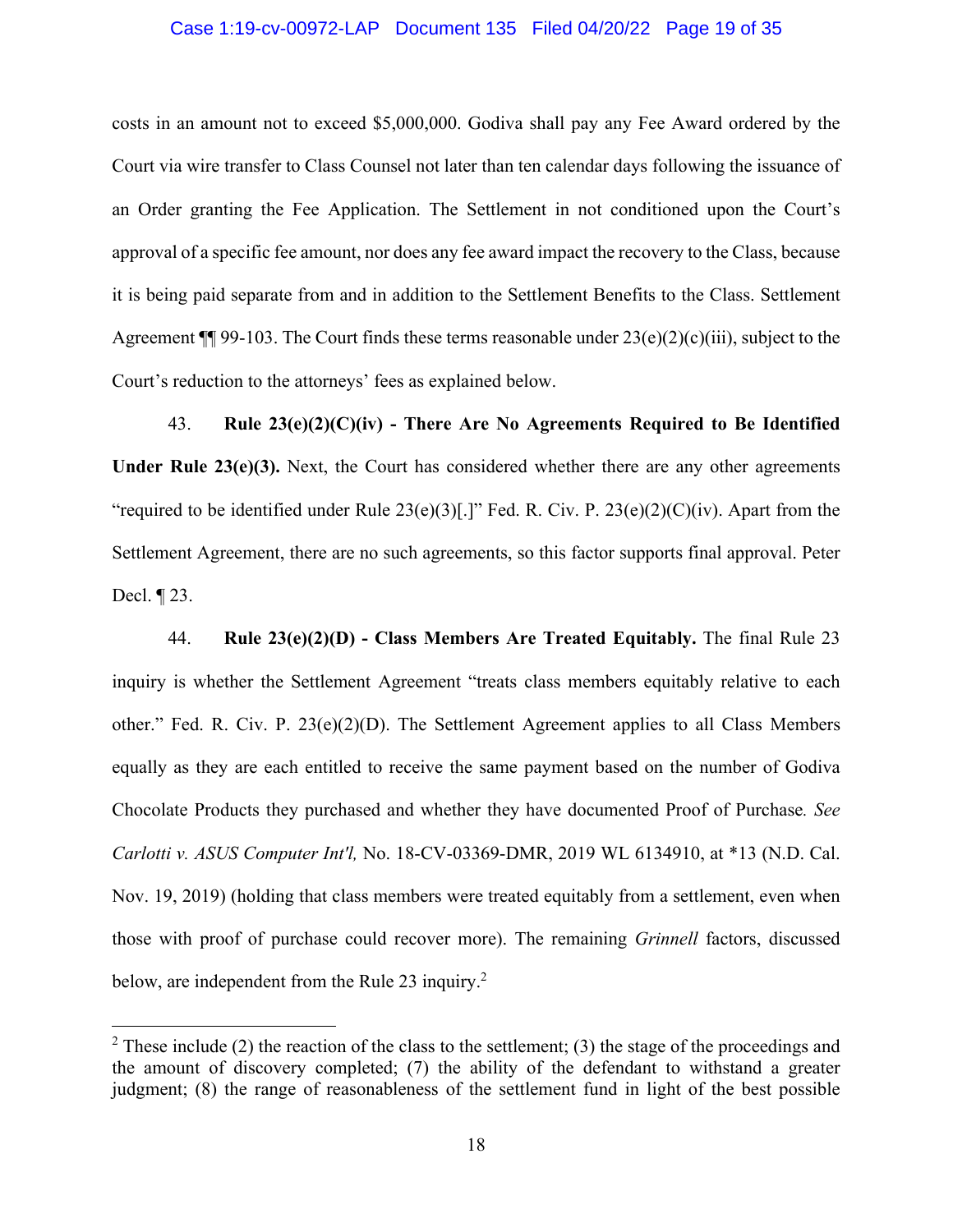#### Case 1:19-cv-00972-LAP Document 135 Filed 04/20/22 Page 20 of 35

45. *Grinnell* **Factor No. 2 - Settlement Class Members' Reaction.** Under *Grinnell*, the Court should consider the Class's reaction to the Settlement. After completing the robust, Court-approved notice plan, and although three objections were filed, as well as a letter expressing concerns from certain State Attorneys General, the reaction from the class appears to have been mostly positive. Over 500,000 claims were ultimately filed, and only 18 people submitted valid requests for exclusion. *See* Supp. Prutsman Decl. ¶ 18; *see also Wright v. Stern*, 553 F. Supp. 2d 337, 344-45 (S.D.N.Y. 2008) ("The fact that the vast majority of class members neither objected nor opted out is a strong indication" of fairness). Accordingly, this *Grinnell* factor is satisfied.

46. Mr. Huang and the State Attorneys General raise concerns about the claims rate. But the Parties note that the claims rate here is 2.83 percent. Such a rate is "commendable for a large nationwide consumer class action like this one," according to the Plaintiffs. Accordingly, the Court finds that this factor favors the Settlement.

47. *Grinnell* **Factor No. 3 - The Stage of the Proceedings and the Amount of Discovery Completed Warrants Final Approval.** The next factor considers "whether the parties . . . counsel possessed a record sufficient to permit evaluation of the merits of Plaintiffs' claims, the strengths of the defenses asserted by Defendants, and the value of Plaintiffs' causes of action for purposes of settlement." *In re Signet Jewelers Ltd. Sec. Litig.*, No. 1:16-cv-06728-CM-SDA, 2020 WL 4196468, at \*7 (S.D.N.Y. July 21, 2020). The relevant inquiry for this factor is whether the plaintiffs have obtained a sufficient understanding of the case to gauge the strengths and weaknesses of their claims and the adequacy of the settlement." *In re AOL Time Warner, Inc. Sec. and "ERISA" Litig.*, No. MDL 1500, 2006 WL 903236, at \*10 (S.D.N.Y. Apr. 6, 2006*)*. Here,

recovery; and (9) the range of reasonableness of the settlement fund to a possible recovery in light of all the attendant risks of litigation.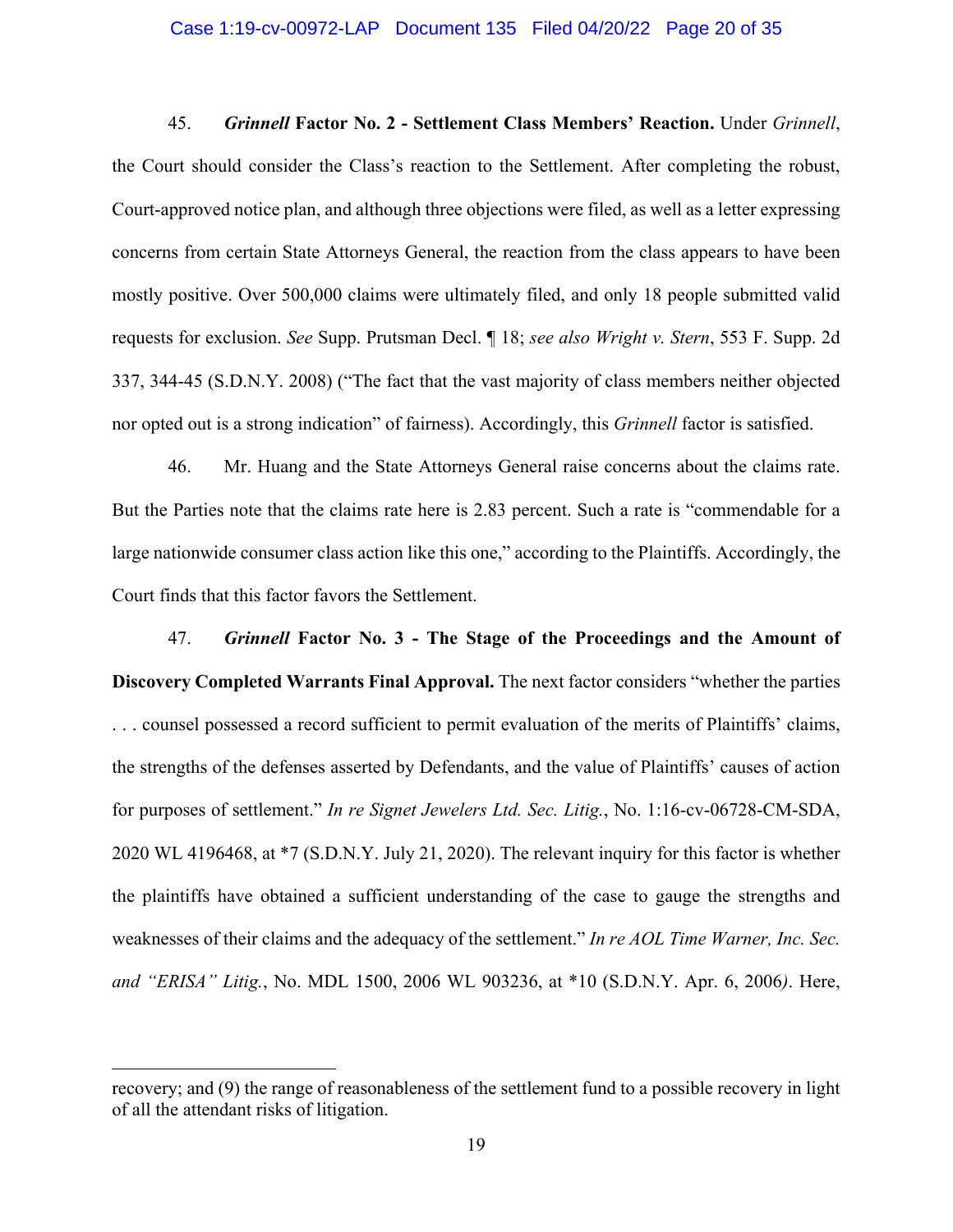## Case 1:19-cv-00972-LAP Document 135 Filed 04/20/22 Page 21 of 35

Plaintiffs conducted substantial discovery before the mediations and before executing the Settlement Agreement. Class Counsel also consulted with experts in the fields of economics and statistics regarding damages, and the chocolate industry, before the mediation sessions. Accordingly, this *Grinnell* factor is satisfied.

48. *Grinnell* **Factor No. 7 - Whether Defendant Can Withstand a Substantially Greater Judgment.** The Court should next consider a defendant's ability to withstand a greater judgment. However, not all of the *Grinnell* factors must be satisfied, and a defendant's ability to withstand a greater judgment, does not, standing alone, suggest that the settlement is unfair. *See Athale v. Sinotech Energy Ltd*., No. 11 Civ. 05831 (AJN), 2013 WL 11310686, at \*4, 6 (S.D.N.Y. Sept. 4, 2013). This factor is either neutral or supports the reasonableness of the Settlement because while Godiva could perhaps withstand a greater judgment, it, like many companies, faced economic hardship during the pandemic. Moreover, Godiva has closed all of its North American brick and mortar stores, further calling into question Godiva's ability to withstand a greater judgment.

49. *Grinnell* **Factor Nos. 8-9: Range of Reasonableness of Settlement Fund.** The final *Grinnell* factors require the Court to consider both "the range of reasonableness of the settlement fund in light of the best possible recovery" and "the range of reasonableness of the settlement fund to a possible recovery in light of all the attendant risks of litigation." *Charron v. Wiener*, 731 F.3d 241, 247 (2d Cir. 2013); *see also Payment Card*, 330 F.R.D. at 47-48 (these factors "are often combined for the purposes of analysis."). Here, each Class Member who submits a timely and valid Claim Form will receive compensation of \$1.25 per product, up to an aggregate amount of \$15 without Proof of Purchase and \$25 with Proof of Purchase. This relief is reasonable when weighed against the damages recoverable assuming Plaintiffs were able to certify a litigation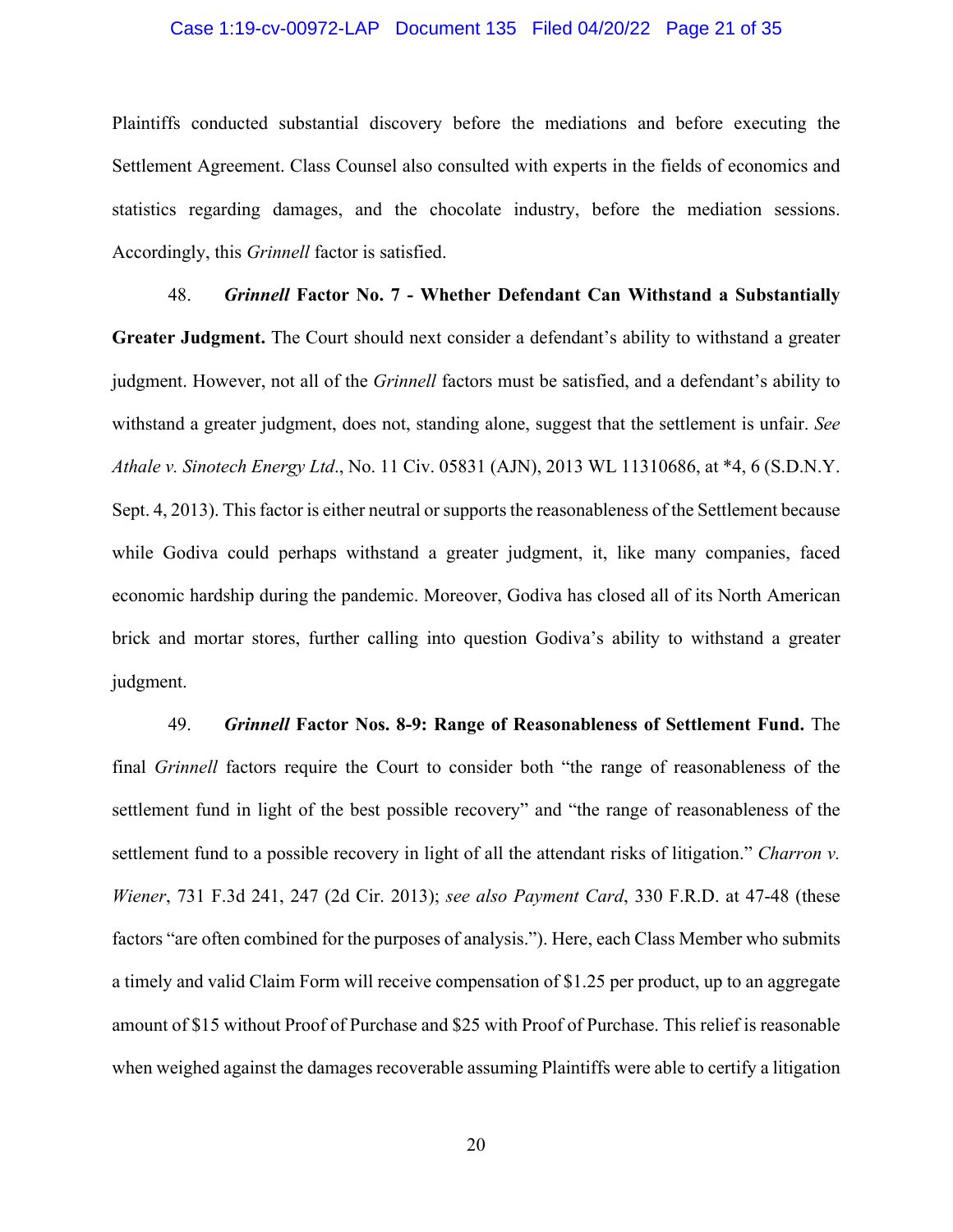# Case 1:19-cv-00972-LAP Document 135 Filed 04/20/22 Page 22 of 35

class and then prevail at trial on their claims. In addition, the benefits provided to Settlement Class Members are similar to those approved by other courts in similar geographic origin false advertising class actions. Peter Decl. ¶¶ 52-54.

50. The State Attorneys General raised the prospect that the capped recovery for Class Members with proof of purchase artificially depressed the claims rate. The Parties contend that the cap is necessary to prevent fraudulent claims and is not uncommon for that reason. They cite *Fitzhenry-Russell v. Coca-Cola Co.*, 2019 WL 6111378, at \*2 (N.D. Cal. June 13, 2019) (approving an \$80 cap with proof of purchase); *Retta v. Millennium Prods., Inc*., 2017 WL 5479637, at \*2 (C.D. Cal. Aug. 22, 2017) (approving a \$60 cap with proof of purchase); *Ferron v. Kraft Heinz Foods Co*., 2021 WL 2940240, at \*4 (S.D. Fla. July 13, 2021) (approving a \$25 cap with proof of purchase). The Court finds that the cap here is sufficient, considering, as noted above, the challenges of proving damages at trial. Accordingly, in the Court's view, this is a reasonable negotiated term.

## **ATTORNEYS' FEES AND COSTS AND CLASS REPRESENTATIVE SERVICE AWARDS**

51. Plaintiffs request \$5,000,000 in attorneys' fees and costs, which shall be paid by Godiva separate and apart from the money made available to satisfy Settlement Benefits to the Class and to pay the Settlement Notice and Administration Costs. After deducting Plaintiffs' litigation costs of \$67,835.44, Plaintiffs seek \$4,932,164.56 in attorneys' fees. Mr. Huang and Mr. Lehrer object to the amount of the attorneys' fees. For the reasons explained below, the Court awards \$67,835.44 in costs and \$2,782,164.56 in attorneys' fees to Class Counsel.

52. Class Counsel in a class action settlement may be entitled to a "reasonable fee." *Goldberger*, 209 F.3d at 47. There are two methods available to the Court to calculate attorneys' fees: the "lodestar" method and the "percentage of the fund" method. *Id.* The Court utilizes the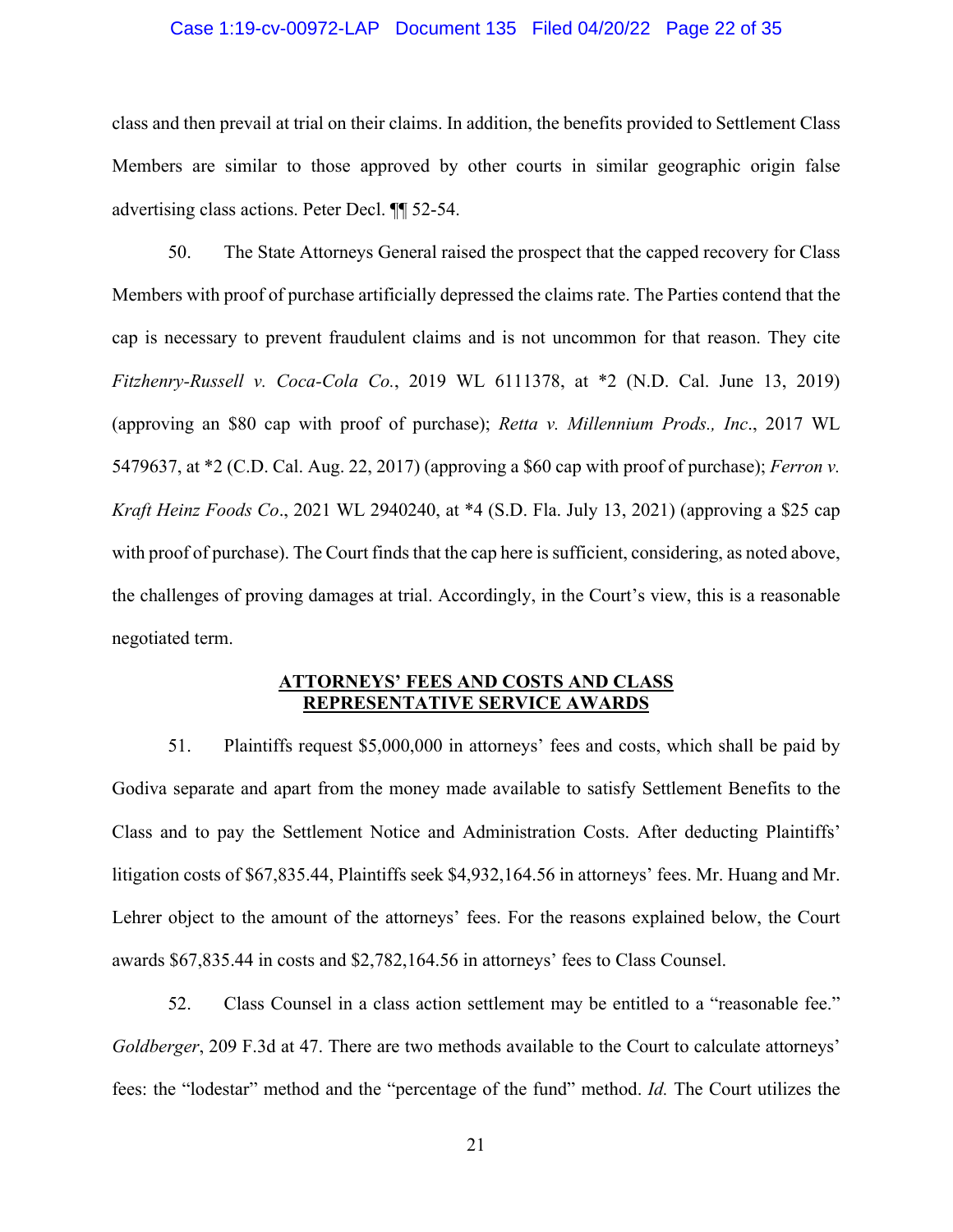## Case 1:19-cv-00972-LAP Document 135 Filed 04/20/22 Page 23 of 35

percentage method, as it "directly aligns the interests of the class and its counsel and provides a powerful incentive for the efficient prosecution and early resolution of litigation." *Wal-Mart Stores*, 396 F.3d at 121. The percentage method is also the preferred method in the Second Circuit. *Pantelyat v. Bank of America, N.A.*, No. 16-cv-8964 (AJN), 2019 WL 402854, at \*8 (S.D.N.Y. Jan. 31, 2019). However, because the lodestar remains useful as a "cross check on the reasonableness of the requested percentage," *Goldberger*, 209 F.3d at 43 (internal quotation marks omitted), the Court also cross checks the reasonableness of Plaintiffs' fee request based on Class Counsel's lodestar.

53. **The Court Awards Attorneys' Fees Under the Percentage Method**. Under the percentage method, the court calculates the fee award as some percentage of the funds made available to the Settlement Class. *See Cent. States Se. & Sw. Areas Health & Welfare Fund v. Merck-Medco Managed Care, L.L.C.*, 504 F.3d 229, 249 (2d Cir. 2007). Plaintiffs urge the Court to use the percentage-of-total value method over the lodestar method, and argue that the "total value" of the Settlement is \$20,465,096—"(1) the \$15 million maximum amount made available to satisfy settlement class member claims, (2) the minimum of \$465,096 for settlement notice and administration costs,<sup>3</sup> and (3) the requested \$5 million for attorneys' fees and reasonable expenses."

54. Under the percentage method used by Plaintiffs, the \$5 million fee represents approximately 25 percent of the approximately \$20 million total value. However, Plaintiffs' total value method considers the total possible funds—including unclaimed funds—rather than actual benefit conferred on the class. The Court agrees with Plaintiffs that the percentage method is

 $3$  Kroll's costs increased to \$972,186.74 by the time of the Final Approval Hearing. Supp. Prutsman Decl. ¶ 19.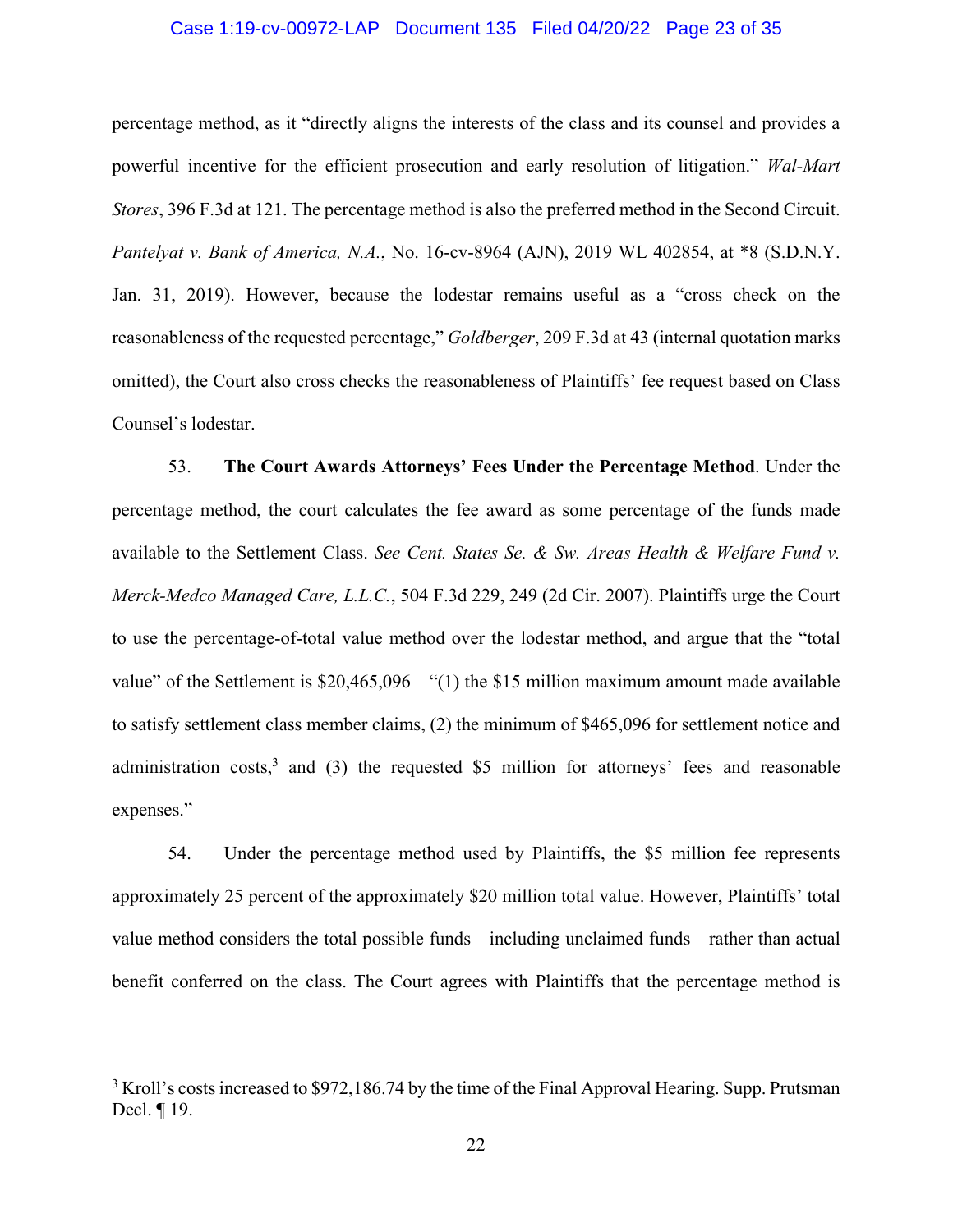## Case 1:19-cv-00972-LAP Document 135 Filed 04/20/22 Page 24 of 35

reasonable and appropriate in this case. Counsel point to *Masters v. Wilhelmina Model Agency, Inc.*, 473 F.3d 423, 437 (2d Cir. 2007), in which the Second Circuit held that the "allocation of fees by percentage should . . . be awarded on the basis of the total funds made available." But *Masters* is distinguishable on the ground that the defendant there did not retain the unclaimed portion of the settlement fund like Godiva will under the proposed settlement here. As Judge Pauley observed in *Hart v. BHH LLC*, *Masters* focused on the "benefit achieved for class members," *Hart v. BHH LLC*, 2020 WL 5645984, at \*7 (S.D.N.Y. Sept. 22, 2020) (quoting Masters, 473 F.2d at 438), but "any benefit from funds reverted back or never tendered by defendants are purely hypothetical" and "provide no benefit to the class." *Id.* at \*19-\*20 (S.D.N.Y. Sept. 22, 2020) ("The theoretical benefit [of the settlement fund] dwarfs any real benefit the class receives."). The same is true here. As in *Hart*, "unclaimed funds should not be used when assessing the fee percentage" where only a portion of the total potential settlement has been claimed and the remains would be retained by defendants. *Id.* at \*7. Because Godiva will retain any unpaid funds (approximately \$7.5 million), approximately half of the purported \$15 million benefit is "purely hypothetical."

55. Applying the actual benefit to the percentage method, the total value of the proposed settlement is \$13,459,580.70: (\$4,932,164.56 in attorneys' fees, plus \$7,555,229.38 in class payments, plus \$972,186.74 in settlement notice and administration costs to date). The \$5 million attorneys' fees request represents approximately 37 percent of this amount. Mr. Lehrer urges the Court to award \$2.5 million in fees, which would represent approximately 25 percent of \$7 million in actual awards, plus approximately \$500,000 in notice and administration costs, plus \$2.5 million in fees. The Court agrees with Mr. Lehrer that 25 percent of the total value is reasonable and appropriate. However, as just discussed, and using Plaintiffs' most recently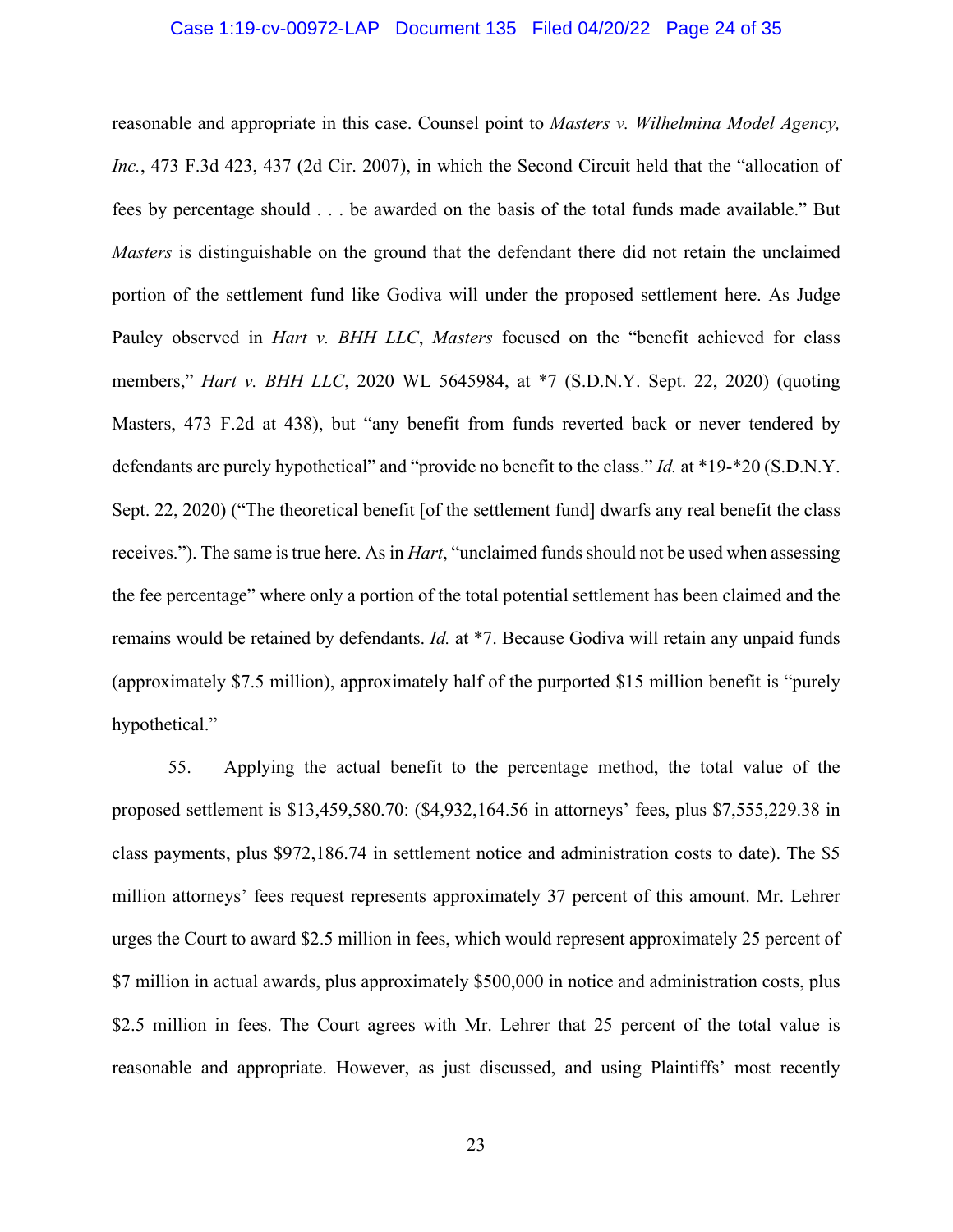#### Case 1:19-cv-00972-LAP Document 135 Filed 04/20/22 Page 25 of 35

provided figures, the total value is \$7,555,229.38 in actual class payments, plus \$972,186.74 in settlement notice and administration costs to date, plus attorneys' fees. A fee award of \$5 million would represent approximately 37 percent of the total value. The Court finds that such a percentage is not reasonably appropriate under the circumstances. Working backward from the 25 percent of the value, the Court finds that a reasonable and appropriate attorneys' fee and costs award is \$2,850,000. That is \$7,555,229.38 of class payment, plus \$972,186.74 in notice costs, and \$2,850,000 in fees, which equals \$11,337,416.12. Under that calculus, the \$2,850,000 fee and costs represents approximately 25 percent of the total value of the Settlement.

56. The awarded fees are also reasonable under the following *Goldberger* factors: "'(1) the time and labor expended by counsel; (2) the magnitude and complexities of the litigation; (3) the risk of the litigation; (4) the quality of representation; (5) the requested fee in relation to the settlement; and (6) public policy considerations.'" *Signet*, 2020 WL 4196468, at \*18 (quoting *Goldberger*, 209 F.3d at 50).

57. *Goldberger* **Factor No. 1: Class Counsel's Time and Labor**. As set forth in Class Counsel's declarations, Class Counsel zealously litigated this case on behalf of the Class. The scope of worked performed by Class Counsel was necessary and reasonable for complex class actions of this type. And if the Settlement is approved, Class Counsel will continue to devote considerable time in the future overseeing administration of the Settlement. *In re Facebook, Inc. IPO Sec. and Derivative Litig.*, MDL No. 12-2389, 2015 WL 6971424, at \*10 (S.D.N.Y. Nov. 9, 2015) (considering class counsel's future efforts to oversee the claims process in awarding a 33% fee). Accordingly, this factor supports the requested fee award.<sup>4</sup>

<sup>&</sup>lt;sup>4</sup> The Court's analysis regarding the lodestar cross check, discussed *infra*, overlaps with this factor. *McGreevy v. Life Alert Emergency Response, Inc.*, 258 F. Supp. 3d 380, 389 (S.D.N.Y. 2017)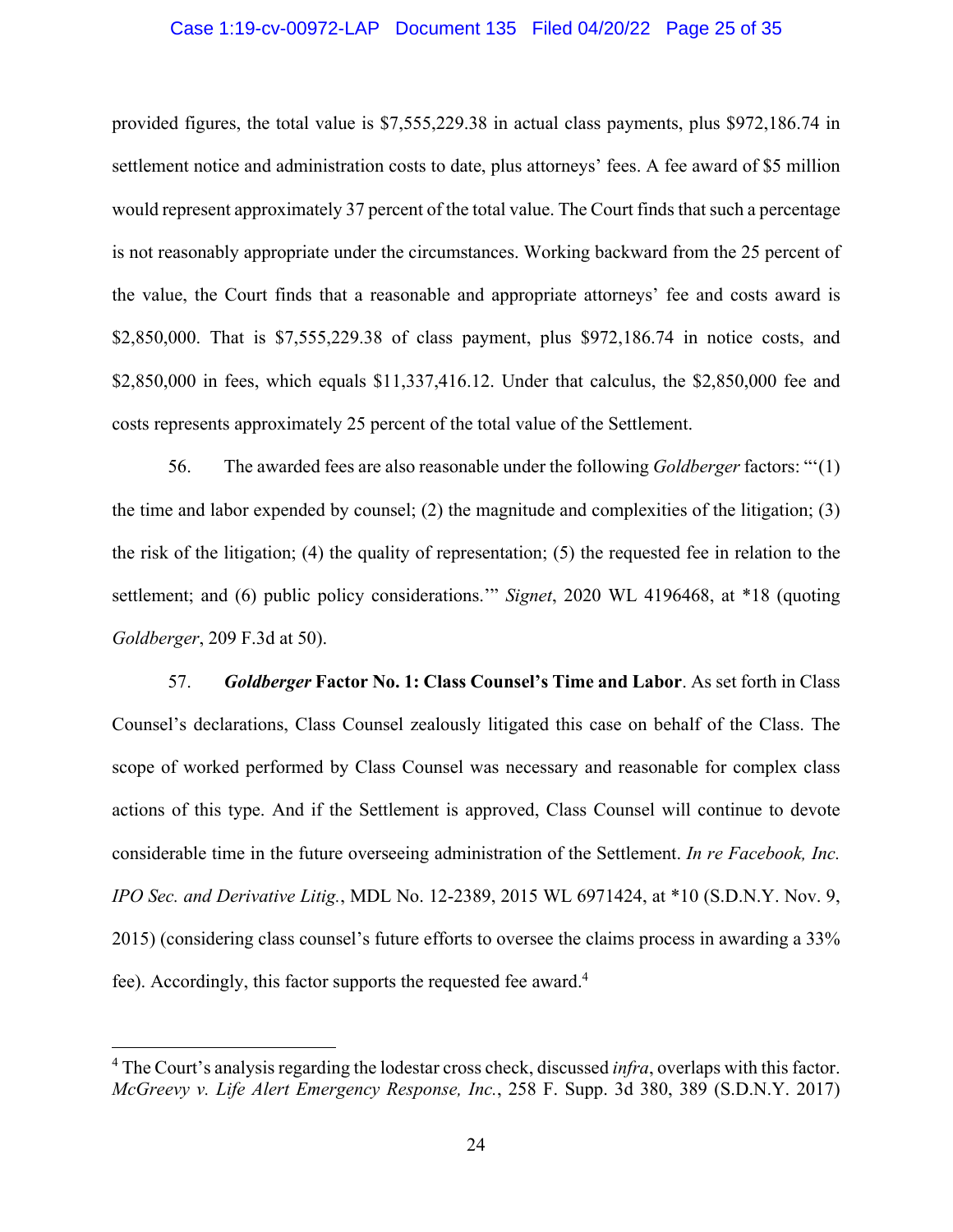#### Case 1:19-cv-00972-LAP Document 135 Filed 04/20/22 Page 26 of 35

58. *Goldberger* **Factor No. 2: The Magnitude and Complexity of the Litigation**. As an initial matter, "[m]ost class actions are inherently complex and settlement avoids the costs, delays and multitude of other problems associated with them." *In re Austrian & German Bank Holocaust Litig.*, 80 F. Supp. 2d 164, 174 (S.D.N.Y. 2000). The Court finds that Plaintiffs and Class Counsel deftly managed several complex issues, including a federal preemption defense and issues relating to the reasonable consumer standard and damages. The fact that not all of these issues were formally litigated and resolved does not diminish their existence. To the contrary, obtaining this Settlement while avoiding the potential for adverse rulings, speaks to the complexity of the issues involved and Class Counsel's ability to manage them efficiently. Accordingly, this factor supports the requested fee award.

59. *Goldberger* **Factor No. 3: The Risk of the Litigation**. This factor is often cited as the "first, and most important, *Goldberger factor*." *In re Metlife Demutualization Litig.*, 689 F. Supp. 2d 297, 361 (E.D.N.Y. 2010) (internal quotation marks omitted). As a general matter, success in contingent litigation of consumer class actions like this one is far from certain. It presents real risks of not only recovering zero fees despite considerable outlays of attorney time, but also the prospect of losing significant advanced out-of-pocket costs. Peter Decl. ¶¶ 35, 38; Wand Decl.  $\P$  27-28. The Court further recognizes that litigating this case to a favorable classwide judgment presents real risk, as it would likely require Plaintiffs to certify a class, defeat a motion for summary judgment, prevail on the merits at trial, and then defend the results on appeal. And even if successful, any payment would not be made for years. Class Counsel decided to pursue this litigation on a full contingency basis in the face of these risks. *Goldberger*, 209 F.3d at 53

<sup>(</sup>when the percentage method is used, the analysis of *Goldberger* Factor No. 1 also serves as a lodestar "cross check" on the reasonableness of the percentage awarded).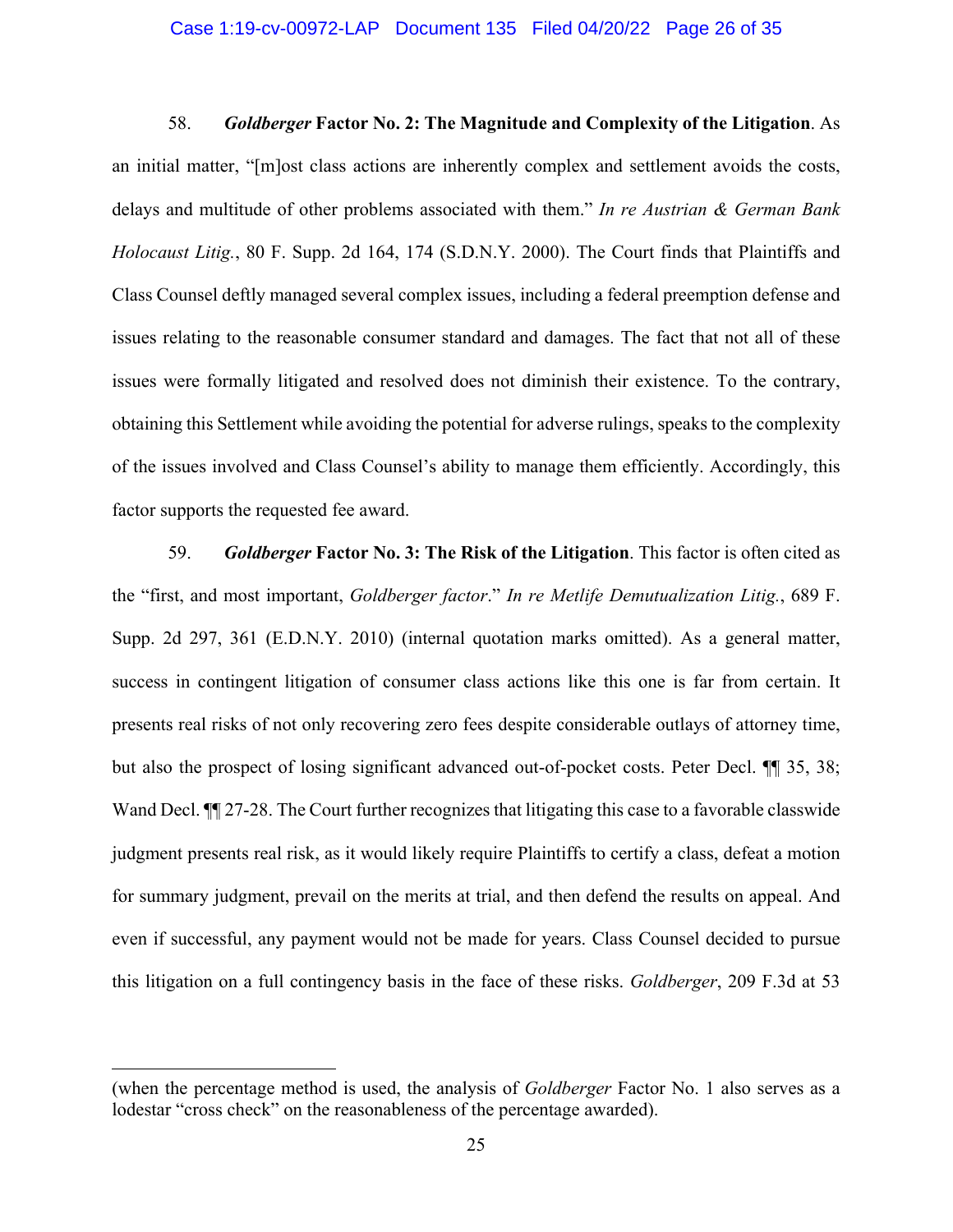## Case 1:19-cv-00972-LAP Document 135 Filed 04/20/22 Page 27 of 35

("(o)f course contingency risk . . . must be considered in setting a reasonable fee."); *City of Providence v. Aeropostale, Inc.*, No. 11 CIV. 7132(CM)(GWG), 2014 WL 1883494, at \*14 (S.D.N.Y. May 9, 2014) ("The Second Circuit has recognized that the risk associated with a case undertaken on a contingent basis is an important factor in determining an appropriate fee award."). Accordingly, this factor supports the requested fee award.

60. *Goldberger* **Factor No. 4: The Quality of the Representation**. The "result achieved is a major factor to be considered in making a fee award and in assessing the quality of the representation." *Fleisher v. Phoenix Life Ins. Co*., No. 11-cv-8405 (CM), 2015 WL 10847814, at \*21 (S.D.N.Y. Sept. 9, 2015). The excellent result obtained here speaks to the quality of Class Counsel's representation. For one, this Settlement guarantees Settlement Class Members timely payment of amounts commensurate with the risks they faced at trial , including in proving and substantiating their damages stemming from the challenged conduct, while avoiding the inherent uncertainty of an unfavorable ruling. That Class Counsel was able to negotiate this Settlement against a sophisticated company represented by highly capable counsel, while avoiding adverse rulings that could have reduced Plaintiffs' negotiating leverage, is a testament to the skill displayed by Class Counsel. *See In re BioScrip, Inc. Sec. Litig.*, 273 F.Supp.3d at 502 (recognizing that the skill of opposing counsel can be considered under this *Goldberger* factor). Lastly, the efficiency and relative speed of resolution reflects the quality of Class Counsel's representation, and it should not serve as a basis for a downward departure from what is a reasonable percentage fee. *In re Interpublic Sec. Litig.*, No. 02-CV-6527 (DLC), 2004 WL 2397190, at \*12 (S.D.N.Y. Oct. 26, 2004). Indeed, Class Members will derive a substantial benefit by receiving timely payment under this Settlement. Accordingly, this factor supports the requested fee award.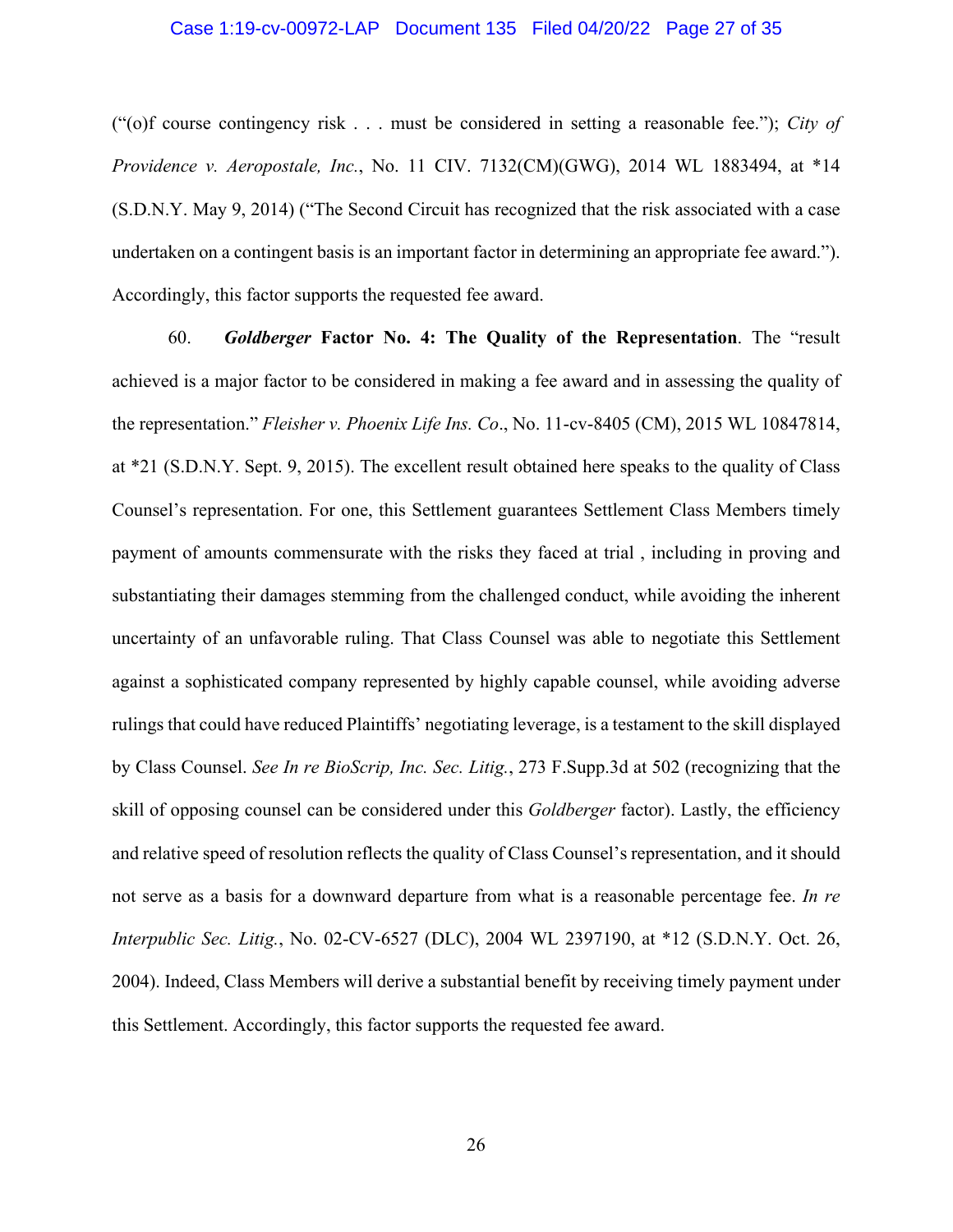#### Case 1:19-cv-00972-LAP Document 135 Filed 04/20/22 Page 28 of 35

61. *Goldberger* **Factor No. 5: The Requested Fee in Relation to the Settlement**. This factor is discussed above*.*

62. *Goldberger* **Factor No. 6: Public Policy Considerations**. In awarding attorneys' fees, the Second Circuit "take[s] into account the social and economic value of class actions, and the need to encourage experienced and able counsel to undertake such litigation." *In re Sumitomo Copper Litig.*, 74 F. Supp. 2d 393, 399 (S.D.N.Y. 1999). Accordingly, this factor supports the requested fee award.

63. **The Requested Fee Award is Reasonable Under a Lodestar Cross Check**. The Court also applies a lodestar cross check. As part of the cross check, the lodestar is determined by "multiplying the hours spent by each attorney and paraprofessional . . . by their current hourly rates[.]" *Signet*, 2020 WL 4196468, at \*16.

64. The reasonableness of the \$2,850,000 fee and costs award is confirmed by the lodestar method. Class Counsel's lodestar fees are \$1,471,214.50 for 2,258.6 hours of work billed. That means that the lodestar multiple is 1.9. Although courts in this district have awarded lodestar multipliers as high as four or five, *Athale v. Sinotech Energy Ltd*., 2013 WL 11310686, at \*8-9 (collecting cases and rejecting a lodestar multiplier of 7.04 and approving a multiplier of 5.65), "a multiplier near 2 should, in most cases, be sufficient compensation," *Lazo v. Kim's Nails at York Ave., Inc.*, 2019 WL 95638, at \*3 (S.D.N.Y. Jan. 2, 2019). Mr. Lehrer urges the Court to adopt a multiplier of 1.7, which would provide approximately \$2.5 million in fees. He argues this is more in line with multipliers accepted in this court, and he cites *In re Platinum & Palladium Commodities Litig*., 2015 WL 4560206 at \*4 (S.D.N.Y. July 7, 2015) (rejecting a 2.6 multiplier; applying a 1.9 multiplier). Plaintiffs respond that their time spent on the matter will only increase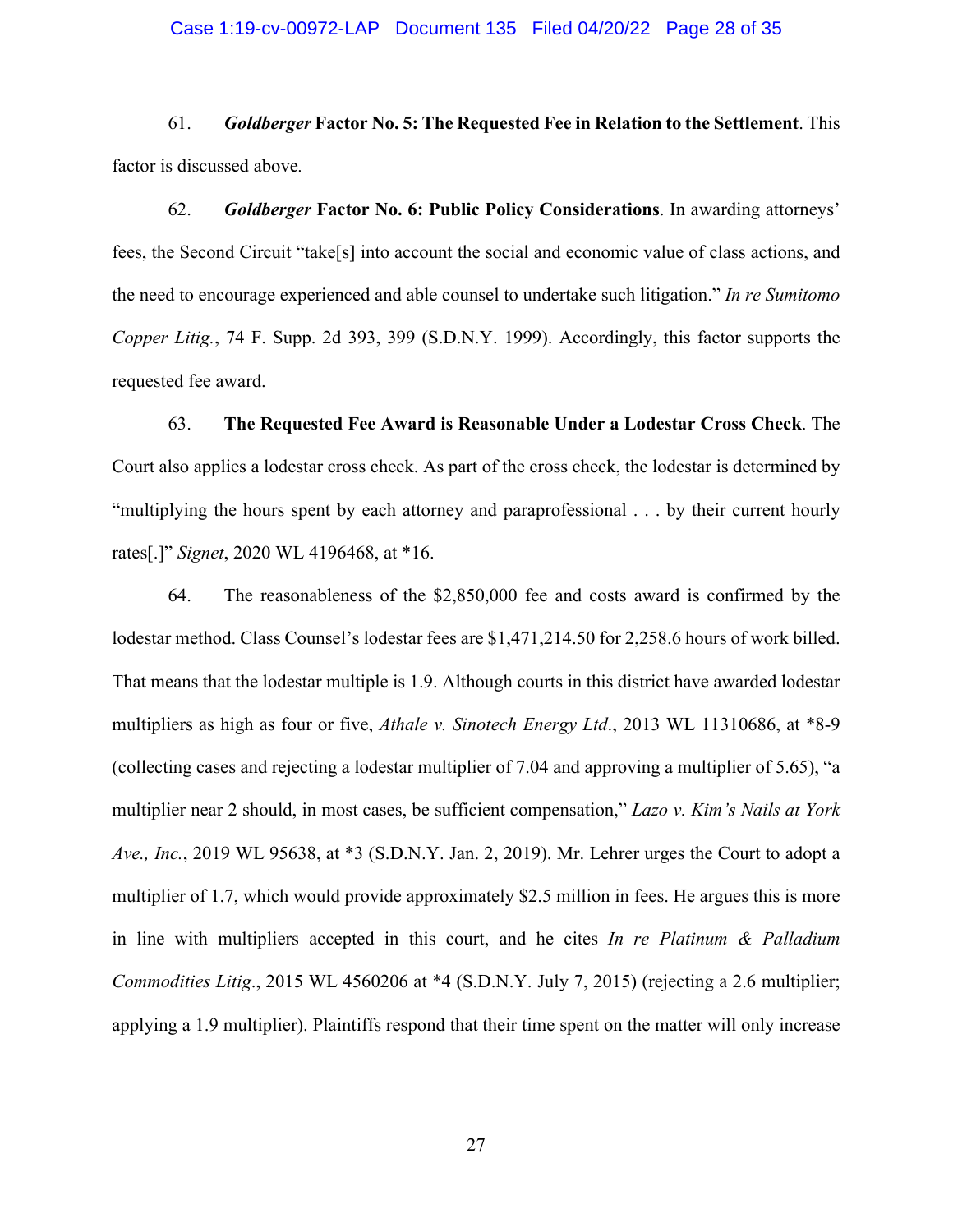## Case 1:19-cv-00972-LAP Document 135 Filed 04/20/22 Page 29 of 35

while responding to objections, overseeing the settlement administration process, and potentially litigation of appeals.

65. The Court finds that under the circumstances, and given the additional attorney work that may be required, a lodestar multiple of 1.9 is reasonable and appropriate. The Court notes that Class Counsel's time and labor support the \$2,850,000 fee. They have expended approximately 2,258.6 hours on this litigation. Class Counsel successfully opposed a motion to dismiss, engaged in discovery, consulted with experts, prepared for class certification, and negotiated a successful settlement. Moreover, the magnitude and complexity of litigation supports the award. Third, the risk of litigation supports the fee, especially considering that class counsel took on the case on a fully contingent basis. Finally, the quality of representation is evinced by Class Counsel's ability to negotiate the settlement against a sophisticated company represented by highly capable counsel, while avoiding adverse rulings that could have reduced Plaintiffs' negotiating leverage.

66. Looking at additional objections to the reasonableness of the fee award, Messrs. Huang and Lehrer raise a number of additional objections to the fee award, including the possibility that the Parties colluded by negotiating excessively high attorneys' fees while also depressing the claims rate, that the Parties agreed Godiva would not challenge the fee award, and that unclaimed funds would be retained by Godiva. The Court finds that these additional concerns are ameliorated by the fact that (1) the settlement was reached over two mediations with a respected mediator, and (2) the Court has reduced the requested fee by some 43 percent, from 5 million to 2.85 million. In sum, the Court finds that the proposed \$5 million fee was excessive, but it agrees that fees of 25 percent of the total value of the Settlement (accounting for the benefit actually obtained) is appropriate. Thus, the Court awards Class Counsel attorneys' fees in the amount of \$2,782,164.56.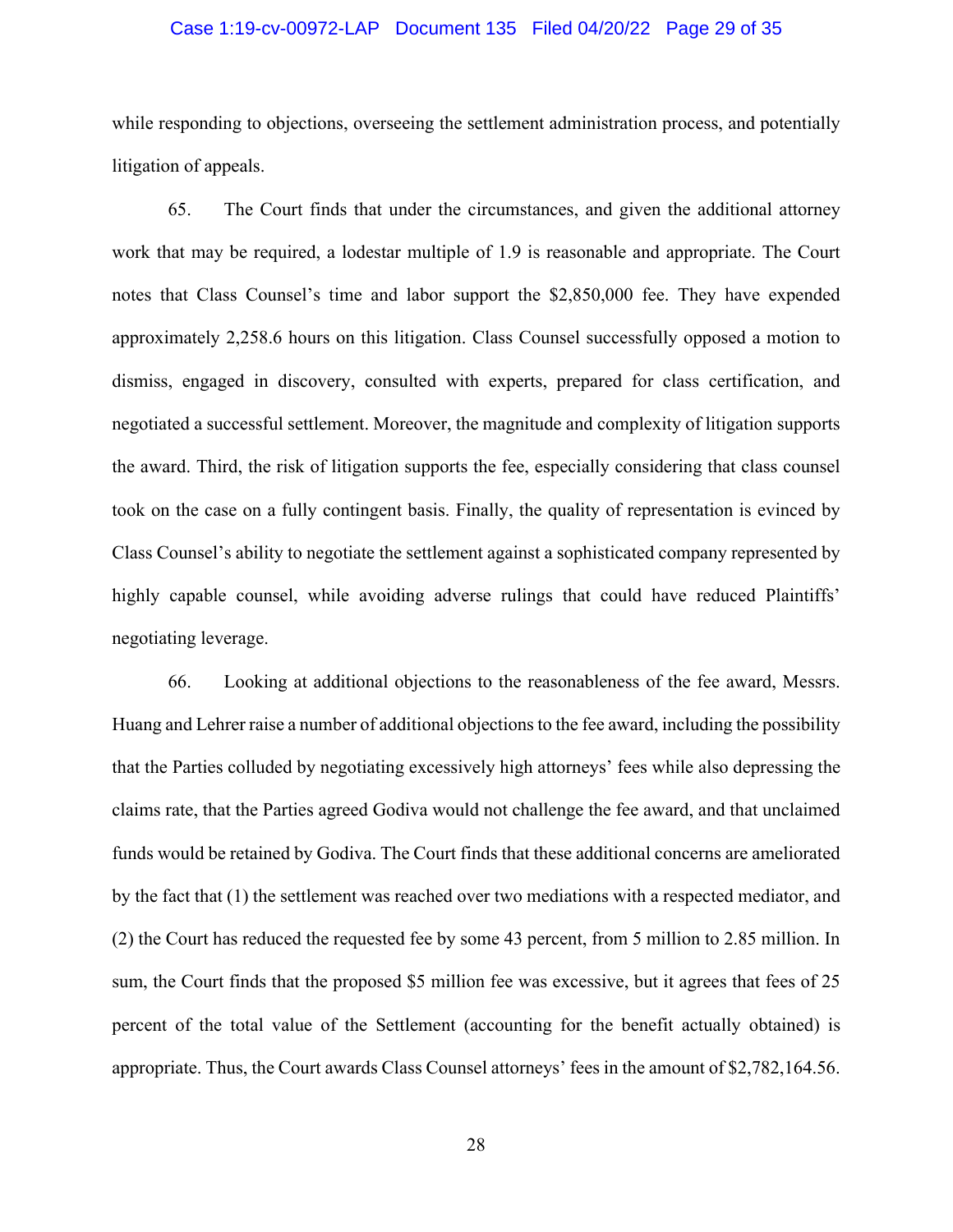## Case 1:19-cv-00972-LAP Document 135 Filed 04/20/22 Page 30 of 35

67. **Class Counsel's Costs Are Reasonable**. Class Counsel is also entitled to be reimbursed for litigation costs and expenses. *See In re Marsh ERISA Litig.*, 265 F.R.D. 128, 150 (S.D.N.Y. 2010). Here, Class Counsel has incurred \$67,835.44 in expenses. Peter Decl. ¶ 36; Wand Decl.  $\parallel$  29. These costs have not been challenged by the Objectors. The Court finds that these expenses, primarily attributed to expert consulting fees, were typical and reasonable and should be reimbursed to Class Counsel. *See Yang v. Focus Media Holding Ltd.*, No. 11 Civ. 9051(CM)(GWG), 2014 WL 4401280, at \*19 (S.D.N.Y. Sept. 4, 2014) (approving mediator fees, expert fees, computer research, photocopying, postage, meals, and court filing fees).

68. **The Class Representative Service Awards**. Mr. Huang objects to the \$5,000 service awards proposed to the individual Plaintiffs, and he argues that the named Plaintiffs should receive zero. The Court disagrees. In examining the reasonableness of service awards, courts consider the personal risk incurred by the named plaintiff, the time and effort expended by the named plaintiff in assisting the prosecution of the litigation, and the ultimate recovery in vindicating statutory rights. *Frank v. Eastman Kodak Co*., 228 F.R.D. 174, 187 (2005). Here, the declarations of the named Plaintiffs note that each one spent between 30 and 35 hours on the case. The Court finds, however, that the description of the services was conclusory in that the individuals state that they reviewed the pleadings (although neither is a lawyer), responded to written discovery and document discovery, which, as counsel pointed out at the Final Approval Hearing, had primarily to do with their candy purchases and was perhaps, at least as to the Godiva purchases, the same documentary inquiry that any class member had. The Plaintiffs also said that they understood that their names would be part of the public record in connection with the lawsuit. Being part of a candy lawsuit is not something that one worries about every day. Accordingly, the Court finds that, based on the factors noted in the *Frank* court, a service award of \$2,500 to each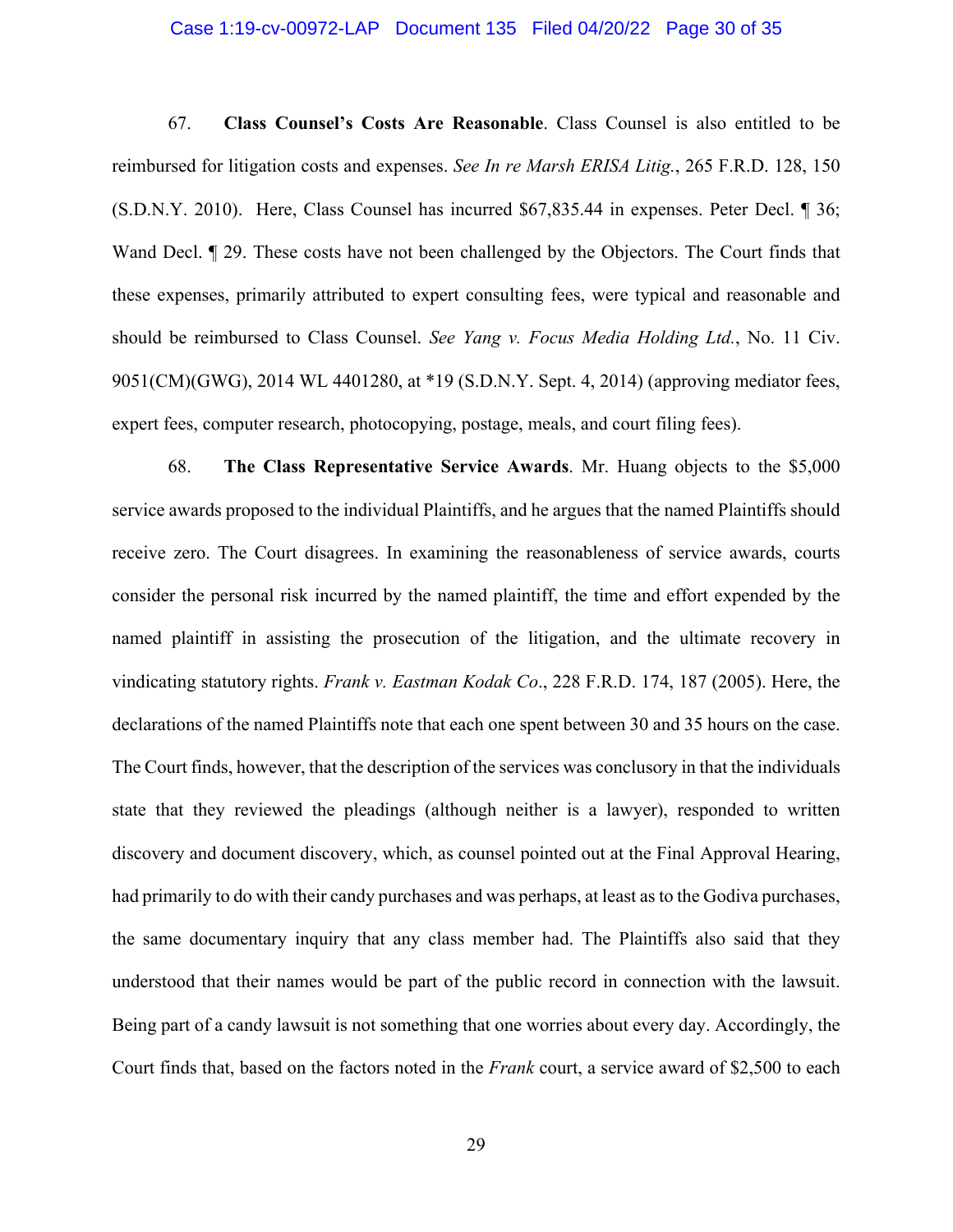#### Case 1:19-cv-00972-LAP Document 135 Filed 04/20/22 Page 31 of 35

of the named Plaintiffs is appropriate here. And that is particularly appropriate in light of the *de minimis* recovery by the members of the Class.

## **ARNTZEN, LEHRER, AND HUANG OBJECTIONS AND CONCERNS FROM STATE ATTORNEYS GENERAL**

69. Plaintiffs argue that Mr. Lehrer lacks standing because he did not submit a valid Claim Form. The Court will exercise its equitable power to recognize the claim and the Objection filed by Mr. Lehrer, finding that permitting it will not prejudice any party.

70. Plaintiffs also argue that Mr. Huang, and Ms. Arntzen, lack standing. Because the Court has an independent obligation to determine whether the Settlement is fair, reasonable and adequate, it need not rule on the specific objections to standing, but considers the substance of the Objections as the Court deems appropriate.

71. The Court overrules the Arnzten Objection because she articulates no grounds under which she will be affected by this Settlement, and moreover, her Objection regarding the creation of a separate settlement fund is predicated on a theory of liability unrelated to the issues in this case.

72. In sum, the Court has considered the arguments made by all of the Objectors, and the concerns raised by the State Attorneys General, and overrules any arguments made by them to the extent they are inconsistent with the findings of fact and conclusions of law as set forth in with this Order.

#### **CONCLUSION**

73. Accordingly, the Court finds that the Settlement is fair, reasonable, and adequate.

74. The Settlement is hereby finally approved in all respects, and the Court certifies the following Settlement Class:

All Persons who purchased any Godiva Chocolate Product in the United States during the Class Period.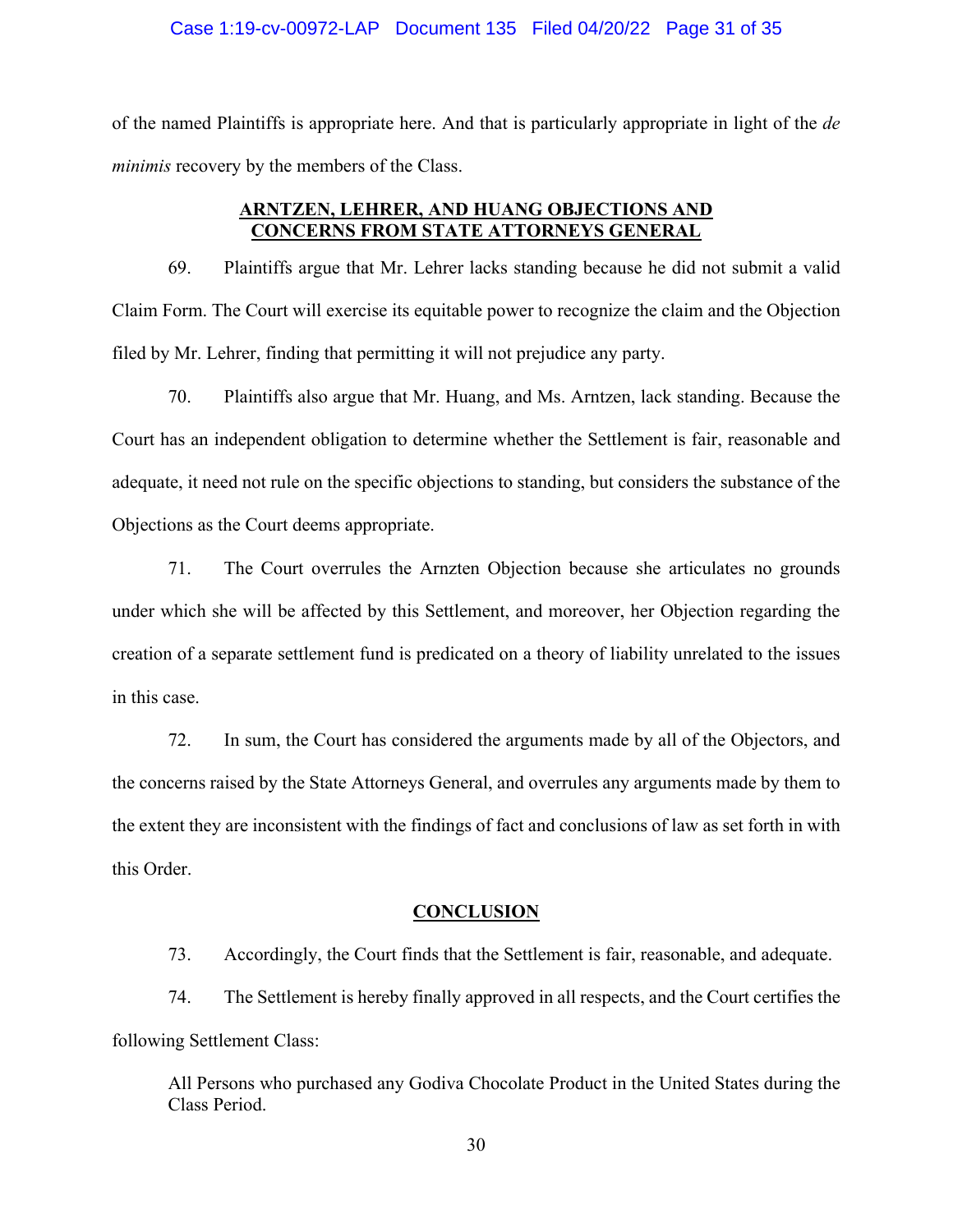Excluded from the Settlement Class are: (a) Godiva and any of its parents', affiliates', or subsidiaries' employees, officers and directors, (b) distributors, retailers or re-sellers of Godiva Chocolate Products, (c) governmental entities, (d) the Court, the Court's immediate family, Court staff; (e) the mediator and her staff and immediate family; (f) counsel of record for the Parties, and their respective law firms; and (g) all Persons who timely and properly exclude themselves from the Settlement Class.

The Class Period is from January 31, 2015 through October 26, 2021.

Godiva Chocolate Product means any product manufactured and sold by Godiva, or sold under the Godiva brand, which contains chocolate.

75. The Court appoints Plaintiffs as representatives of the Class and Faruqi & Faruqi LLP and the Wand Law Firm, P.C. as counsel for the Class.

76. The Parties are hereby directed to further implement the Settlement Agreement according to its terms and provisions consistent with this Order. The Settlement Agreement is hereby incorporated into this Final Approval Order in full and shall have the full force of an Order of this Court.

77. Kroll is authorized and directed to issue Settlement Benefits to Settlement Class Members who submitted timely and valid Claim Forms in accordance with the terms of the Settlement Agreement. Any funds that are validly claimed but not negotiated by Settlement Class Members within the timeframe set forth in the Settlement Agreement shall be paid to NCLC.

78. The Court approves and awards: (1) attorneys' fees and expenses in the amount of \$2,850,000, and (2) a Class Representative Service Award of \$2,500 to each of the two named Plaintiffs. These payments shall be paid by Godiva to Plaintiffs and Class Counsel in accordance with the terms of the Settlement Agreement.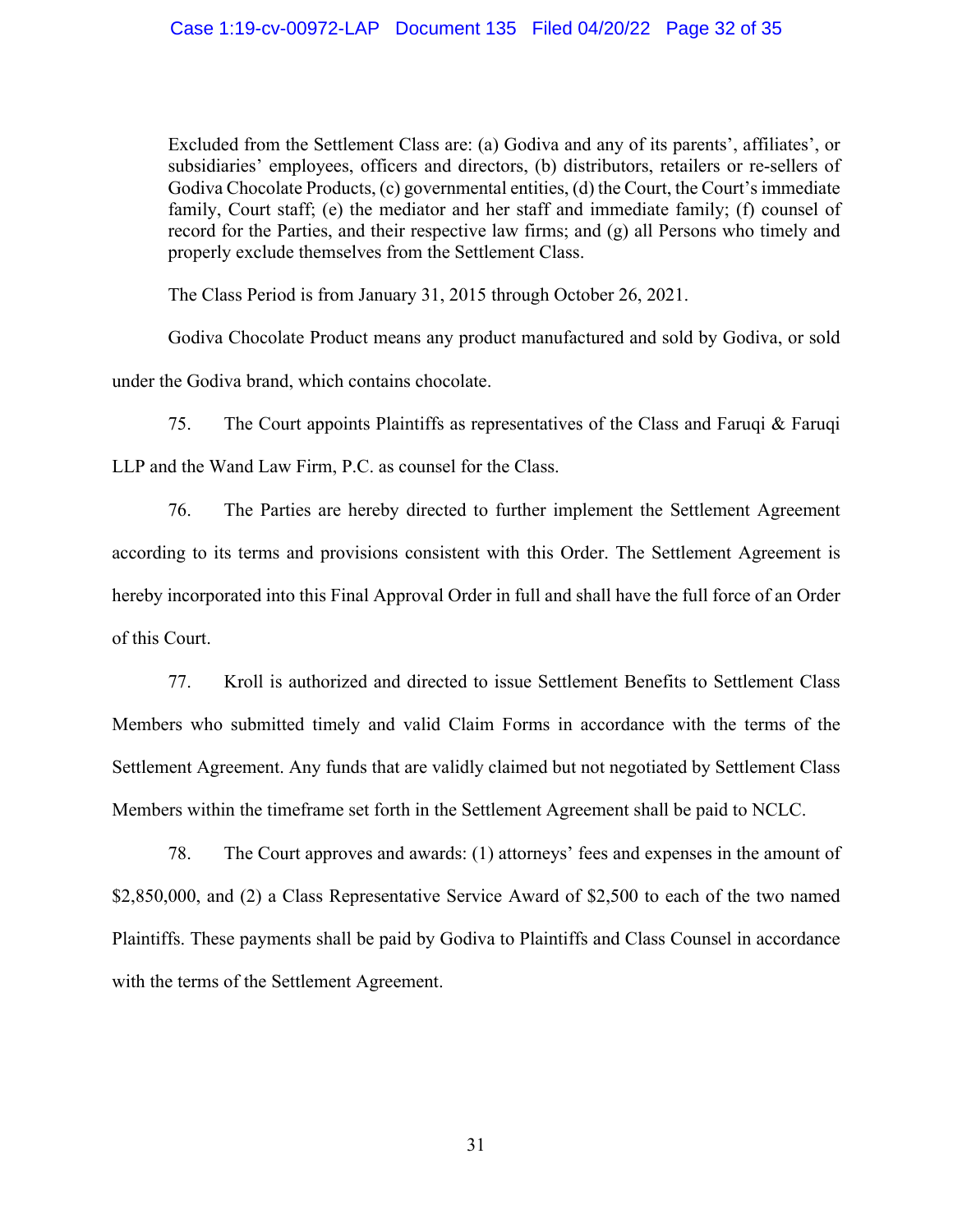79. Upon the Effective Date of the Settlement, Releasing Parties (i.e., Plaintiffs and all

Settlement Class Members who did not submit a valid and timely Request for Exclusion) shall

release the following claims against Godiva and the other Released Parties:

Any claim, cross-claim, liability, right, demand, suit, matter, obligation, damage, restitution, disgorgement, loss or cost, attorneys' fee, cost or expense, action or cause of action, of every kind and description that the Releasing Party had or has, including assigned claims, whether in arbitration, administrative, or judicial proceedings, whether as individual claims or as claims asserted on a class basis or on behalf of the general public against any of the Released Parties that are based on, arise out of, or relate to the allegations or claims in the Action, that the Godiva Chocolate Products were misleadingly marketed or sold, or that relate to the labeling and marketing of the Godiva Chocolate Products. Excluded from the Released Claims is any claim for alleged bodily injuries arising out of use of the Godiva Chocolate Products.

80. The Released Claims are limited to claims that are based on, arise out of, or relate

to the allegations or claims asserted in this Action – i.e., namely, that the Products have been promoted, labeled, marketed, or sold under false or deceptive country of origin claims or related

to the "Belgium 1926" claim. Peter Decl. ¶ 50, Ex. E.

81. With respect to all Released Claims, the Parties have waived and relinquished to

the fullest extent permitted by law (a) the provisions, rights and benefits conferred by Section 1542

of the California Civil Code, which provides:

A GENERAL RELEASE DOES NOT EXTEND TO CLAIMS THAT THE CREDITOR OR RELEASING PARTY DOES NOT KNOW OR SUSPECT TO EXIST IN HIS OR HER FAVOR AT THE TIME OF EXECUTING THE RELEASE AND THAT, IF KNOWN BY HIM OR HER, WOULD HAVE MATERIALLY AFFECTED HIS OR HER SETTLEMENT WITH THE DEBTOR OR RELEASED PARTY

and (b) any law of any state or territory of the United States, federal law, or principle of common law, or of international or foreign law, that is similar, comparable or equivalent to Section 1542 of the California Civil Code.

82. Upon the Effective Date of the Settlement, and the Final Judgment to be entered hereon, the above release of claims and the Settlement Agreement will be binding on, and will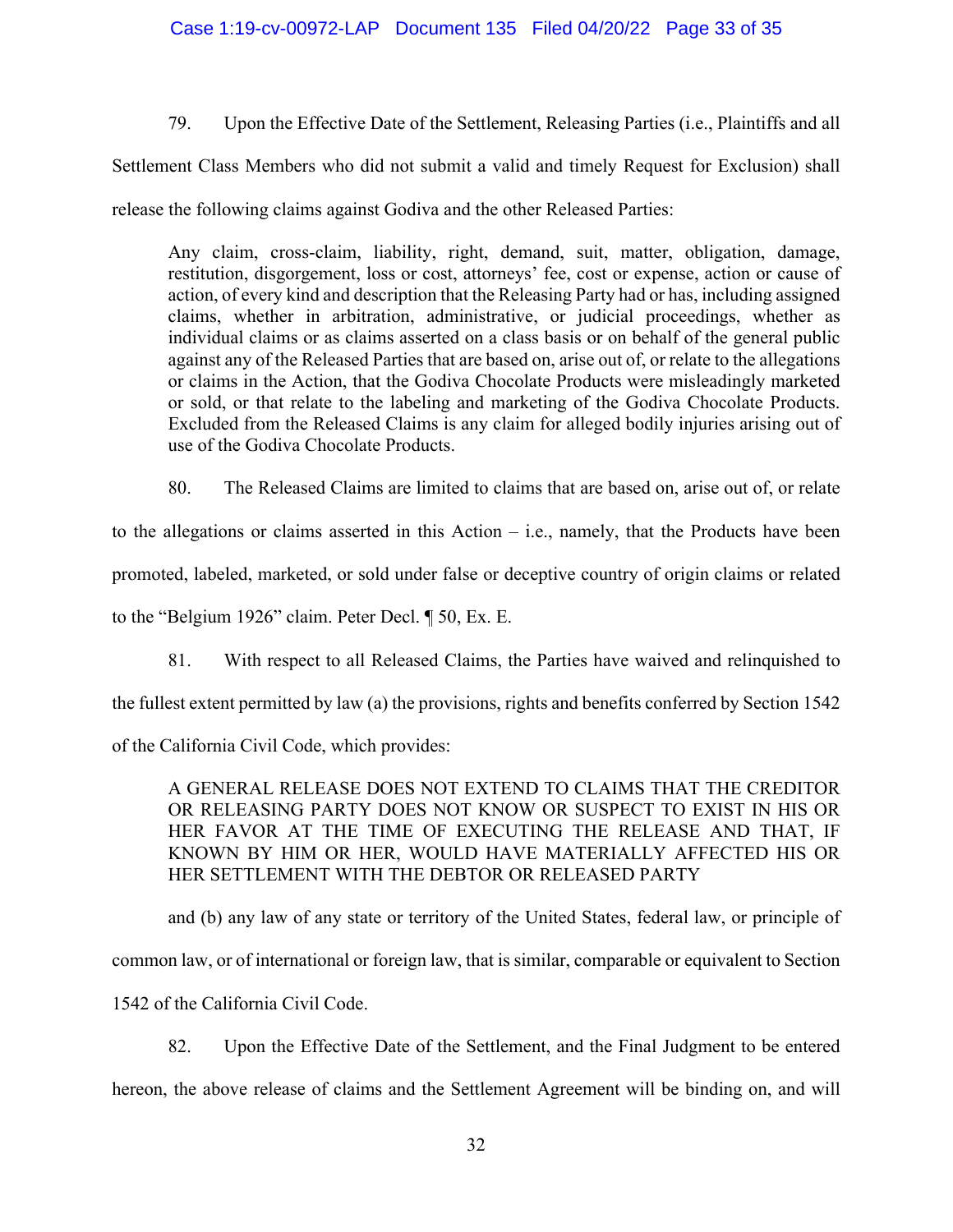## Case 1:19-cv-00972-LAP Document 135 Filed 04/20/22 Page 34 of 35

have *res judicata* and preclusive effect on, all pending and future lawsuits or other proceedings maintained by or on behalf of the Releasing Parties. All Releasing Parties are hereby permanently barred and enjoined from filing, commencing, prosecuting, intervening in, or participating (as class members or otherwise) in any lawsuit or other action in any jurisdiction based on or arising out of any of the Released Claims.

83. The 18 Persons who have submitted valid and timely Requests for Exclusion listed in Exhibit A to the Supplemental Declaration of James R. Prutsman (ECF No. 105) are excluded from the Settlement Class and are not bound by this Order or the Final Judgment.

84. This Final Approval Order, the Final Judgment to be entered hereon, the Settlement Agreement, and all acts, statements, documents or proceedings relating to the Settlement are not, and shall not be construed as, used as, or deemed to be evidence of, an admission by or against Godiva of any fault, wrongdoing, or liability on the part of Godiva or of the validity for litigation of any claims that have been, or could have been, asserted in the Action. This Order, the Settlement or any such communications shall not be offered or received in evidence in any action of proceeding, or be used in any way as an admission or concession or evidence of any liability or wrongdoing of any nature or that Plaintiffs, any Settlement Class Member, or any other person has suffered any damage; provided, however, that the Settlement, this Final Approval Order and the Final Judgment to be entered hereon, may be filed in any action by Godiva or Settlement Class Member seeking to enforce the Settlement or the Final Judgment by injunctive or other relief, or to assert defenses including, but not limited to, *res judicata*, collateral estoppel, release, good faith settlement, or any theory of claim preclusion or issue preclusion or similar defense or counterclaim. The Settlement's terms shall be forever binding on, and shall have *res judicata* and preclusive effect in, all pending and future lawsuits or other proceedings as to Released Claims